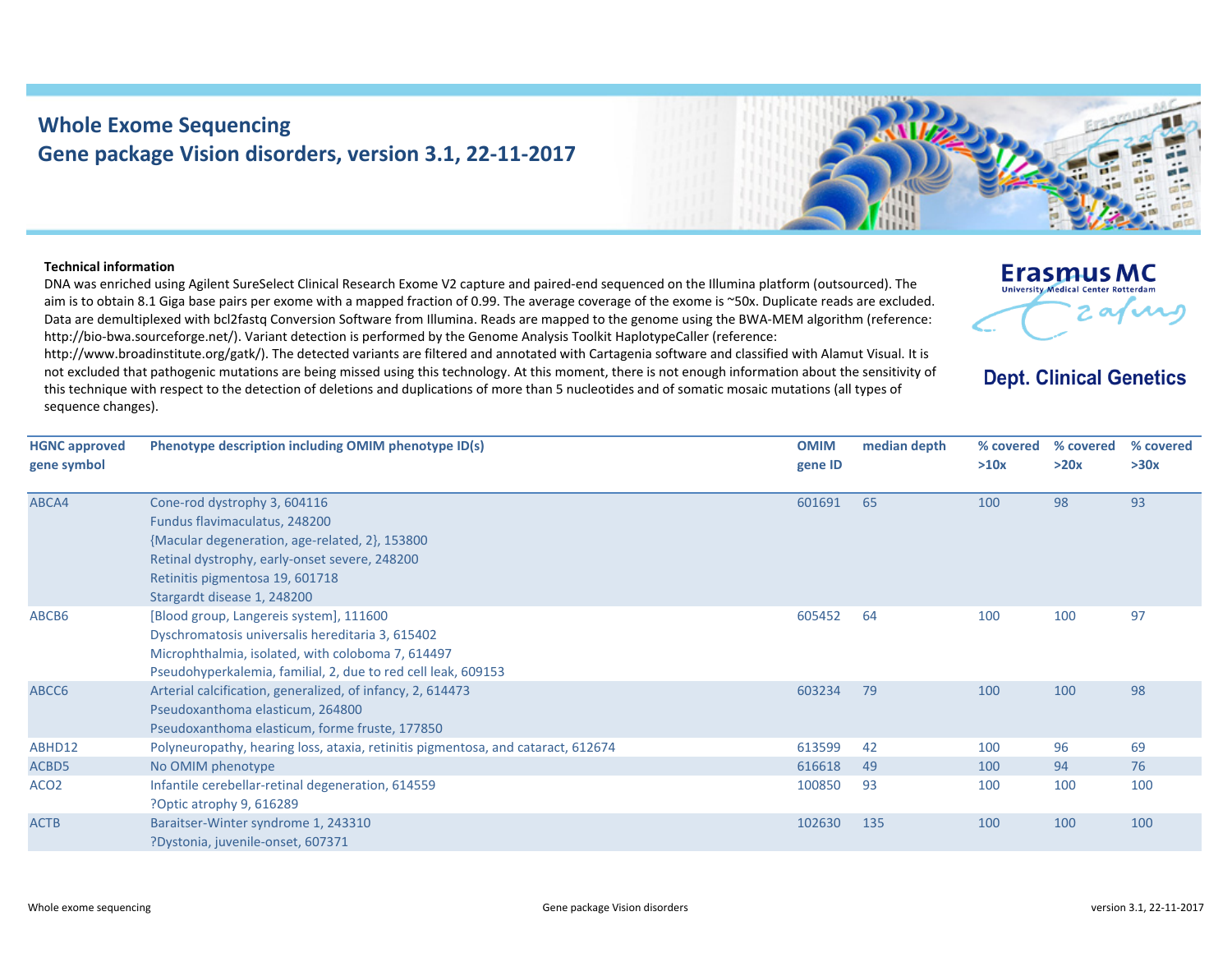| <b>HGNC approved</b> | Phenotype description including OMIM phenotype ID(s)               | <b>OMIM</b> | median depth | % covered | % covered | % covered |
|----------------------|--------------------------------------------------------------------|-------------|--------------|-----------|-----------|-----------|
| gene symbol          |                                                                    | gene ID     |              | >10x      | >20x      | >30x      |
|                      |                                                                    |             |              |           |           |           |
| ACTG1                | Baraitser-Winter syndrome 2, 614583                                | 102560      | 121          | 100       | 100       | 100       |
|                      | Deafness 20/26, 604717                                             |             |              |           |           |           |
| ADAM9                | Cone-rod dystrophy 9, 612775                                       | 602713      | 40           | 100       | 94        | 70        |
| ADAMTS10             | Weill-Marchesani syndrome 1, recessive, 277600                     | 608990      | 74           | 100       | 100       | 98        |
| ADAMTS17             | Weill-Marchesani-like syndrome, 613195                             | 607511      | 66           | 97        | 94        | 87        |
| ADAMTS18             | Microcornea, myopic chorioretinal atrophy, and telecanthus, 615458 | 607512      | 53           | 100       | 98        | 90        |
| ADAMTSL4             | Ectopia lentis et pupillae, 225200                                 | 610113      | 70           | 100       | 99        | 98        |
|                      | Ectopia lentis, isolated, 225100                                   |             |              |           |           |           |
| ADGRV1               | ?Febrile seizures, familial, 4, 604352                             | 602851      | 60           | 100       | 98        | 90        |
|                      | Usher syndrome, type 2C, 605472                                    |             |              |           |           |           |
|                      | Usher syndrome, type 2C, GPR98/PDZD7 digenic, 605472               |             |              |           |           |           |
| ADIPOR1              | No OMIM phenotype                                                  | 607945      | 71           | 100       | 100       | 100       |
| AGBL1                | Corneal dystrophy, Fuchs endothelial, 8, 615523                    | 615496      | 49           | 98        | 98        | 91        |
| AGBL5                | Retinitis pigmentosa 75, 617023                                    | 615900      | 59           | 100       | 98        | 92        |
| AGK                  | Cataract 38, 614691                                                | 610345      | 44           | 100       | 98        | 83        |
|                      | Sengers syndrome, 212350                                           |             |              |           |           |           |
| AHI1                 | Joubert syndrome 3, 608629                                         | 608894      | 51           | 100       | 94        | 73        |
| AIPL1                | Cone-rod dystrophy, 604393                                         | 604392      | 81           | 100       | 100       | 100       |
|                      | Leber congenital amaurosis 4, 604393                               |             |              |           |           |           |
|                      | Retinitis pigmentosa, juvenile, 604393                             |             |              |           |           |           |
| ALDH1A3              | Microphthalmia, isolated 8, 615113                                 | 600463      | 60           | 100       | 98        | 89        |
| ALMS1                | Alstrom syndrome, 203800                                           | 606844      | 82           | 100       | 99        | 96        |
| ALX3                 | Frontonasal dysplasia 1, 136760                                    | 606014      | 87           | 100       | 94        | 90        |
| ANTXR1               | GAPO syndrome, 230740                                              | 606410      | 38           | 98        | 92        | 68        |
|                      | {Hemangioma, capillary infantile, susceptibility to}, 602089       |             |              |           |           |           |
| AP3B1                | Hermansky-Pudlak syndrome 2, 608233                                | 603401      | 50           | 100       | 95        | $71\,$    |
| ARHGEF18             | Retinitis pigmentosa 78, 617433                                    | 616432      | 60           | 100       | 98        | 92        |
| ARL13B               | Joubert syndrome 8, 612291                                         | 608922      | 50           | 100       | 99        | 86        |
| ARL2BP               | Retinitis pigmentosa with or without situs inversus, 615434        | 615407      | 49           | 100       | 100       | 87        |
| ARL3                 | No OMIM phenotype                                                  | 604695      | 78           | 100       | 100       | 90        |
| ARL6                 | {Bardet-Biedl syndrome 1, modifier of}, 209900                     | 608845      | 32           | 97        | 88        | 57        |
|                      | Bardet-Biedl syndrome 3, 600151                                    |             |              |           |           |           |
|                      | PRetinitis pigmentosa 55, 613575                                   |             |              |           |           |           |
| <b>ASPH</b>          | Traboulsi syndrome, 601552                                         | 600582      | 42           | 100       | 94        | 70        |
| ASRGL1               | No OMIM phenotype                                                  | 609212      | 45           | 100       | 96        | 84        |
| ATF6                 | Achromatopsia 7, 616517                                            | 605537      | 45           | 100       | 97        | 80        |
| ATOH7                | Persistent hyperplastic primary vitreous, 221900                   | 609875      | 91           | 91        | 86        | 82        |
| BBIP1                | ?Bardet-Biedl syndrome 18, 615995                                  | 613605      | 36           | 100       | 92        | 65        |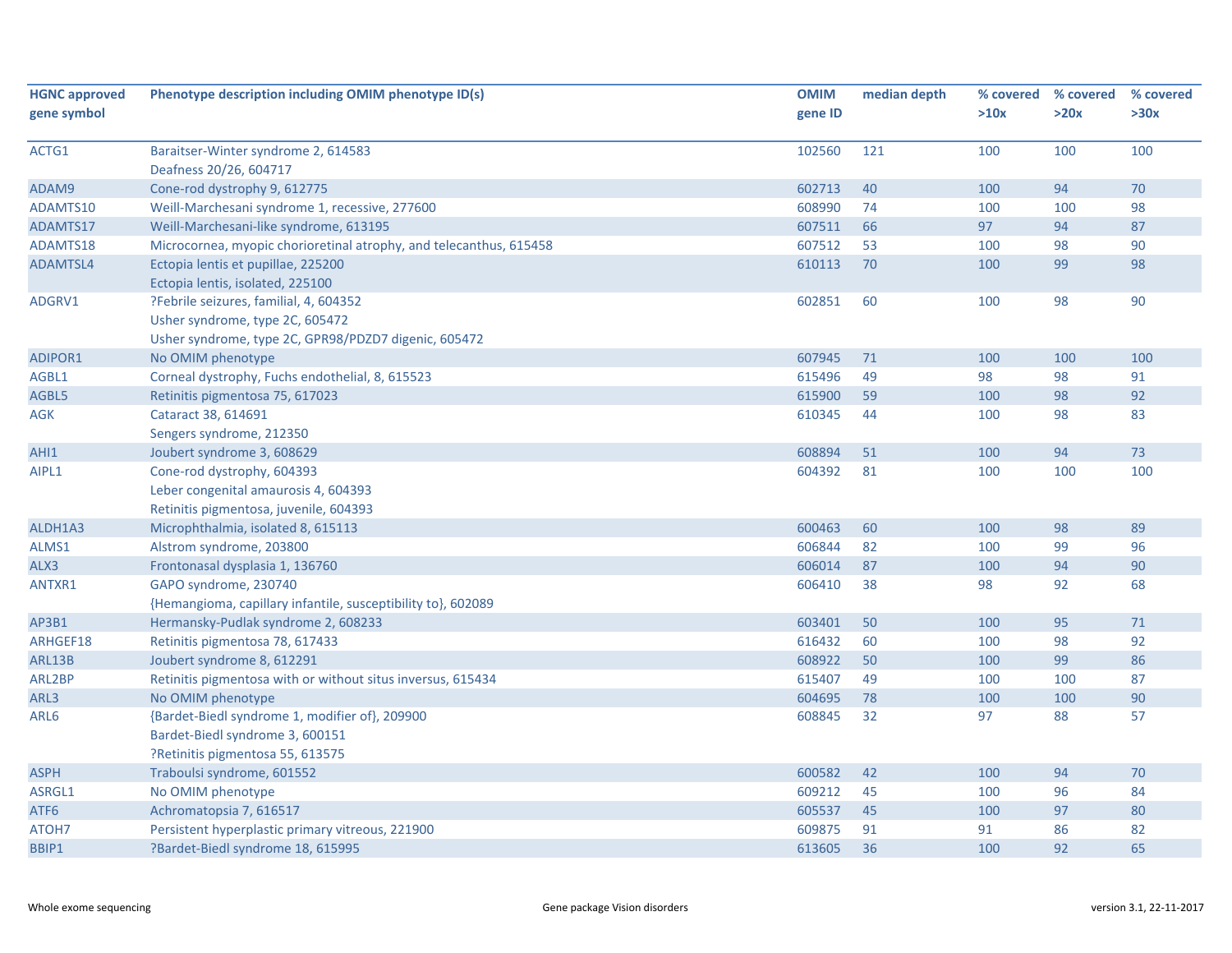| <b>HGNC approved</b> | Phenotype description including OMIM phenotype ID(s)                        | <b>OMIM</b> | median depth |      | % covered % covered | % covered |
|----------------------|-----------------------------------------------------------------------------|-------------|--------------|------|---------------------|-----------|
| gene symbol          |                                                                             | gene ID     |              | >10x | >20x                | >30x      |
|                      |                                                                             |             |              |      |                     |           |
| BBS1                 | Bardet-Biedl syndrome 1, 209900                                             | 209901      | 69           | 100  | 100                 | 100       |
| <b>BBS10</b>         | Bardet-Biedl syndrome 10, 615987                                            | 610148      | 55           | 100  | 100                 | 98        |
| <b>BBS12</b>         | Bardet-Biedl syndrome 12, 615989                                            | 610683      | 51           | 100  | 100                 | 96        |
| BBS2                 | Bardet-Biedl syndrome 2, 615981                                             | 606151      | 58           | 100  | 99                  | 87        |
|                      | Retinitis pigmentosa 74, 616562                                             |             |              |      |                     |           |
| BBS4                 | Bardet-Biedl syndrome 4, 615982                                             | 600374      | 53           | 100  | 96                  | 81        |
| BBS5                 | Bardet-Biedl syndrome 5, 615983                                             | 603650      | 51           | 100  | 99                  | 82        |
| BBS7                 | Bardet-Biedl syndrome 7, 615984                                             | 607590      | 51           | 100  | 98                  | 87        |
| BBS9                 | Bardet-Biedl syndrome 9, 615986                                             | 607968      | 42           | 96   | 94                  | 79        |
| <b>BCOR</b>          | Microphthalmia, syndromic 2, 300166                                         | 300485      | 77           | 100  | 97                  | 92        |
| BEST1                | Bestrophinopathy, 611809                                                    | 607854      | 63           | 100  | 99                  | 96        |
|                      | Macular dystrophy, vitelliform, 2, 153700                                   |             |              |      |                     |           |
|                      | Microcornea, rod-cone dystrophy, cataract, and posterior staphyloma, 193220 |             |              |      |                     |           |
|                      | Retinitis pigmentosa, concentric, 613194                                    |             |              |      |                     |           |
|                      | Retinitis pigmentosa-50, 613194                                             |             |              |      |                     |           |
|                      | Vitreoretinochoroidopathy, 193220                                           |             |              |      |                     |           |
| BFSP1                | Cataract 33, multiple types, 611391                                         | 603307      | 69           | 100  | 100                 | 94        |
| BFSP2                | Cataract 12, multiple types, 611597                                         | 603212      | 61           | 100  | 98                  | 87        |
| BLOC1S3              | Hermansky-Pudlak syndrome 8, 614077                                         | 609762      | 85           | 100  | 100                 | 100       |
| BLOC1S6              | Hermansky-pudlak syndrome 9, 614171                                         | 604310      | 36           | 100  | 92                  | 61        |
| BMP4                 | Microphthalmia, syndromic 6, 607932                                         | 112262      | 72           | 100  | 94                  | 84        |
|                      | Orofacial cleft 11, 600625                                                  |             |              |      |                     |           |
| BMP7                 | No OMIM phenotype                                                           | 112267      | 81           | 100  | 100                 | 98        |
| C12orf57             | Temtamy syndrome, 218340                                                    | 615140      | 56           | 100  | 94                  | 83        |
| C12orf57             | Neurodegeneration with brain iron accumulation 4, 614298                    | 614297      | 103          | 100  | 100                 | 100       |
|                      | ?Spastic paraplegia 43, 615043                                              |             |              |      |                     |           |
| C1QTNF5              | Retinal degeneration, late-onset, 605670                                    | 608752      | 87           | 100  | 100                 | 94        |
| C21orf2              | No OMIM phenotype                                                           | 603191      | 86           | 100  | 100                 | 99        |
| C <sub>2</sub> orf71 | Retinitis pigmentosa 54, 613428                                             | 613425      | 91           | 100  | 100                 | 100       |
| C5orf42              | Joubert syndrome 17, 614615                                                 | 614571      | 54           | 100  | 98                  | 88        |
|                      | Orofaciodigital syndrome VI, 277170                                         |             |              |      |                     |           |
| C8orf37              | Bardet-Biedl syndrome 21, 617406                                            | 614477      | 52           | 100  | 100                 | 87        |
|                      | Cone-rod dystrophy 16, 614500                                               |             |              |      |                     |           |
|                      | Retinitis pigmentosa 64, 614500                                             |             |              |      |                     |           |
| CA4                  | Retinitis pigmentosa 17, 600852                                             | 114760      | 67           | 100  | 100                 | 100       |
| CABP4                | Cone-rod synaptic disorder, congenital nonprogressive, 610427               | 608965      | 88           | 100  | 100                 | 100       |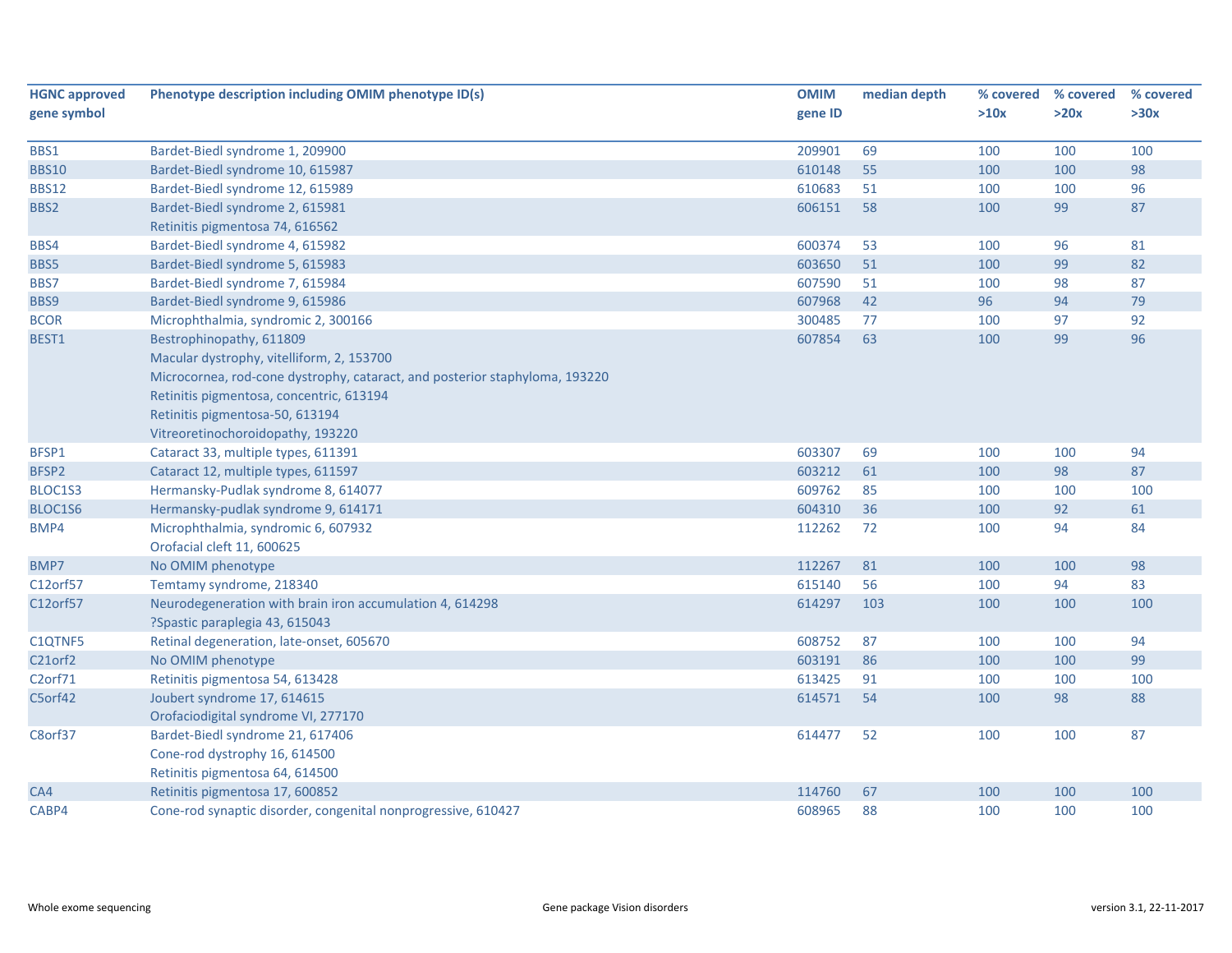| <b>HGNC approved</b><br>gene symbol | Phenotype description including OMIM phenotype ID(s)                                                                                                                                            | <b>OMIM</b><br>gene ID | median depth | % covered<br>>10x | % covered<br>>20x | % covered<br>>30x |
|-------------------------------------|-------------------------------------------------------------------------------------------------------------------------------------------------------------------------------------------------|------------------------|--------------|-------------------|-------------------|-------------------|
| <b>CACNA1F</b>                      | Aland Island eye disease, 300600<br>Cone-rod dystrophy, 3, 300476<br>Night blindness, congenital stationary (incomplete), 2A, 300071                                                            | 300110                 | 63           | 100               | 99                | 91                |
| CACNA2D4                            | Retinal cone dystrophy 4, 610478                                                                                                                                                                | 608171                 | 57           | 100               | 99                | 93                |
| CAPN5                               | Vitreoretinopathy, neovascular inflammatory, 193235                                                                                                                                             | 602537                 | 73           | 100               | 100               | 93                |
| CC2D2A                              | COACH syndrome, 216360<br>Joubert syndrome 9, 612285<br>Meckel syndrome 6, 612284                                                                                                               | 612013                 | 48           | 100               | 97                | 81                |
| CDH <sub>23</sub>                   | Deafness 12, 601386<br>Usher syndrome, type 1D, 601067<br>Usher syndrome, type 1D/F digenic, 601067                                                                                             | 605516                 | 78           | 100               | 100               | 99                |
| CDH <sub>3</sub>                    | Ectodermal dysplasia, ectrodactyly, and macular dystrophy, 225280<br>Hypotrichosis, congenital, with juvenile macular dystrophy, 601553                                                         | 114021                 | 77           | 100               | 100               | 98                |
| CDHR1                               | Cone-rod dystrophy 15, 613660<br>Retinitis pigmentosa 65, 613660                                                                                                                                | 609502                 | 67           | 100               | 100               | 94                |
| <b>CEP164</b>                       | Nephronophthisis 15, 614845                                                                                                                                                                     | 614848                 | 63           | 100               | 96                | 88                |
| <b>CEP250</b>                       | No OMIM phenotype                                                                                                                                                                               | 609689                 | 55           | 100               | 98                | 89                |
| <b>CEP290</b>                       | ?Bardet-Biedl syndrome 14, 615991<br>Joubert syndrome 5, 610188<br>Leber congenital amaurosis 10, 611755<br>Meckel syndrome 4, 611134<br>Senior-Loken syndrome 6, 610189                        | 610142                 | 57           | 100               | 98                | 84                |
| <b>CEP41</b>                        | Joubert syndrome 15, 614464                                                                                                                                                                     | 610523                 | 53           | 100               | 99                | 89                |
| <b>CEP78</b>                        | Cone-rod dystrophy and hearing loss, 617236                                                                                                                                                     | 617110                 | 47           | 100               | 97                | 78                |
| <b>CERKL</b>                        | Retinitis pigmentosa 26, 608380                                                                                                                                                                 | 608381                 | 50           | 100               | 98                | 85                |
| <b>CFH</b>                          | Basal laminar drusen, 126700<br>Complement factor H deficiency, 609814<br>{Hemolytic uremic syndrome, atypical, susceptibility to, 1}, 235400<br>{Macular degeneration, age-related, 4}, 610698 | 134370                 | 60           | 100               | 99                | 90                |
| CHD7                                | CHARGE syndrome, 214800<br>Hypogonadotropic hypogonadism 5 with or without anosmia, 612370                                                                                                      | 608892                 | 60           | 100               | 99                | 93                |
| <b>CHM</b>                          | Choroideremia, 303100                                                                                                                                                                           | 300390                 | 46           | 100               | 91                | 75                |
| CHMP4B                              | Cataract 31, multiple types, 605387                                                                                                                                                             | 610897                 | 113          | 100               | 100               | 100               |
| CHST <sub>6</sub>                   | Macular corneal dystrophy, 217800                                                                                                                                                               | 605294                 | 164          | 100               | 100               | 100               |
| CIB <sub>2</sub>                    | Deafness 48, 609439<br>Usher syndrome, type IJ, 614869                                                                                                                                          | 605564                 | 98           | 100               | 100               | 100               |
| CLDN19                              | Hypomagnesemia 5, renal, with ocular involvement, 248190                                                                                                                                        | 610036                 | 75           | 100               | 100               | 100               |
| CLN <sub>3</sub>                    | Ceroid lipofuscinosis, neuronal, 3, 204200                                                                                                                                                      | 607042                 | 76           | 100               | 100               | 94                |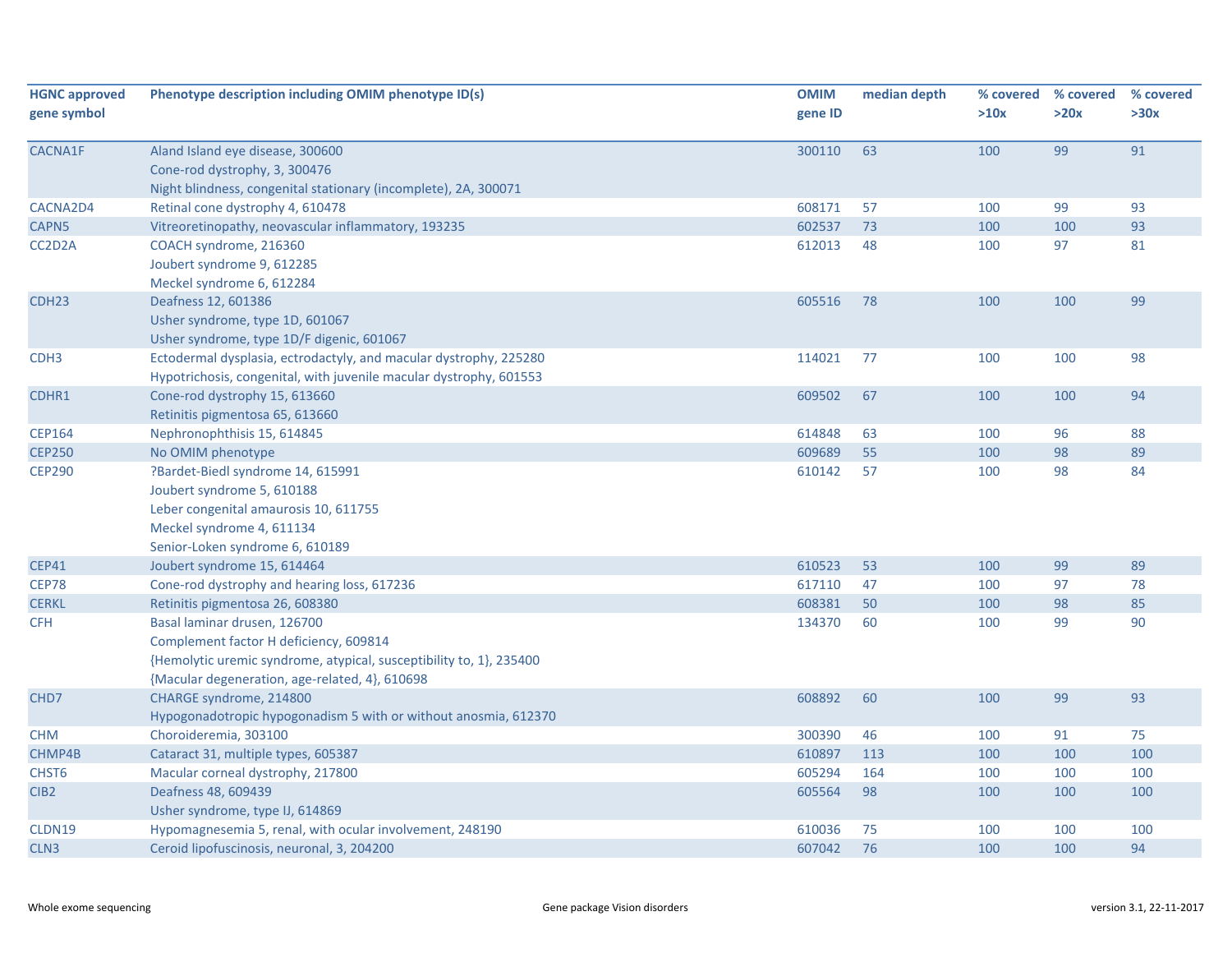| <b>HGNC approved</b> | Phenotype description including OMIM phenotype ID(s)                  | <b>OMIM</b> | median depth | % covered | % covered | % covered |
|----------------------|-----------------------------------------------------------------------|-------------|--------------|-----------|-----------|-----------|
| gene symbol          |                                                                       | gene ID     |              | >10x      | >20x      | >30x      |
| CLN <sub>5</sub>     | Ceroid lipofuscinosis, neuronal, 5, 256731                            | 608102      | 57           | 100       | 100       | 98        |
| CLN <sub>6</sub>     | Ceroid lipofuscinosis, neuronal, 6, 601780                            | 606725      | 78           | 100       | 98        | 88        |
|                      | Ceroid lipofuscinosis, neuronal, Kufs type, adult onset, 204300       |             |              |           |           |           |
| CLN <sub>8</sub>     | Ceroid lipofuscinosis, neuronal, 8, 600143                            | 607837      | 81           | 100       | 100       | 100       |
|                      | Ceroid lipofuscinosis, neuronal, 8, Northern epilepsy variant, 610003 |             |              |           |           |           |
| CLRN1                | Retinitis pigmentosa 61, 614180                                       | 606397      | 54           | 100       | 100       | 87        |
|                      | Usher syndrome, type 3A, 276902                                       |             |              |           |           |           |
| CLUAP1               | No OMIM phenotype                                                     | 616787      | 37           | 100       | 93        | 67        |
| CNGA1                | Retinitis pigmentosa 49, 613756                                       | 123825      | 50           | 96        | 90        | 80        |
| CNGA3                | Achromatopsia 2, 216900                                               | 600053      | 84           | 100       | 100       | 98        |
| CNGB1                | Retinitis pigmentosa 45, 613767                                       | 600724      | 63           | 100       | 99        | 95        |
| CNGB3                | Achromatopsia 3, 262300                                               | 605080      | 46           | 100       | 97        | 82        |
|                      | Macular degeneration, juvenile, 248200                                |             |              |           |           |           |
| CNNM4                | Jalili syndrome, 217080                                               | 607805      | 90           | 100       | 99        | 96        |
| <b>COL11A1</b>       | Fibrochondrogenesis 1, 228520                                         | 120280      | 47           | 100       | 96        | 79        |
|                      | {Lumbar disc herniation, susceptibility to}, 603932                   |             |              |           |           |           |
|                      | Marshall syndrome, 154780                                             |             |              |           |           |           |
|                      | Stickler syndrome, type II, 604841                                    |             |              |           |           |           |
| <b>COL11A2</b>       | Deafness 13, 601868                                                   | 120290      | 70           | 100       | 100       | 97        |
|                      | Deafness 53, 609706                                                   |             |              |           |           |           |
|                      | Fibrochondrogenesis 2, 614524                                         |             |              |           |           |           |
|                      | Otospondylomegaepiphyseal dysplasia, 215150                           |             |              |           |           |           |
|                      | Stickler syndrome, type III, 184840                                   |             |              |           |           |           |
|                      | Weissenbacher-Zweymuller syndrome, 277610                             |             |              |           |           |           |
| <b>COL18A1</b>       | Knobloch syndrome, type 1, 267750                                     | 120328      | 76           | 100       | 100       | 95        |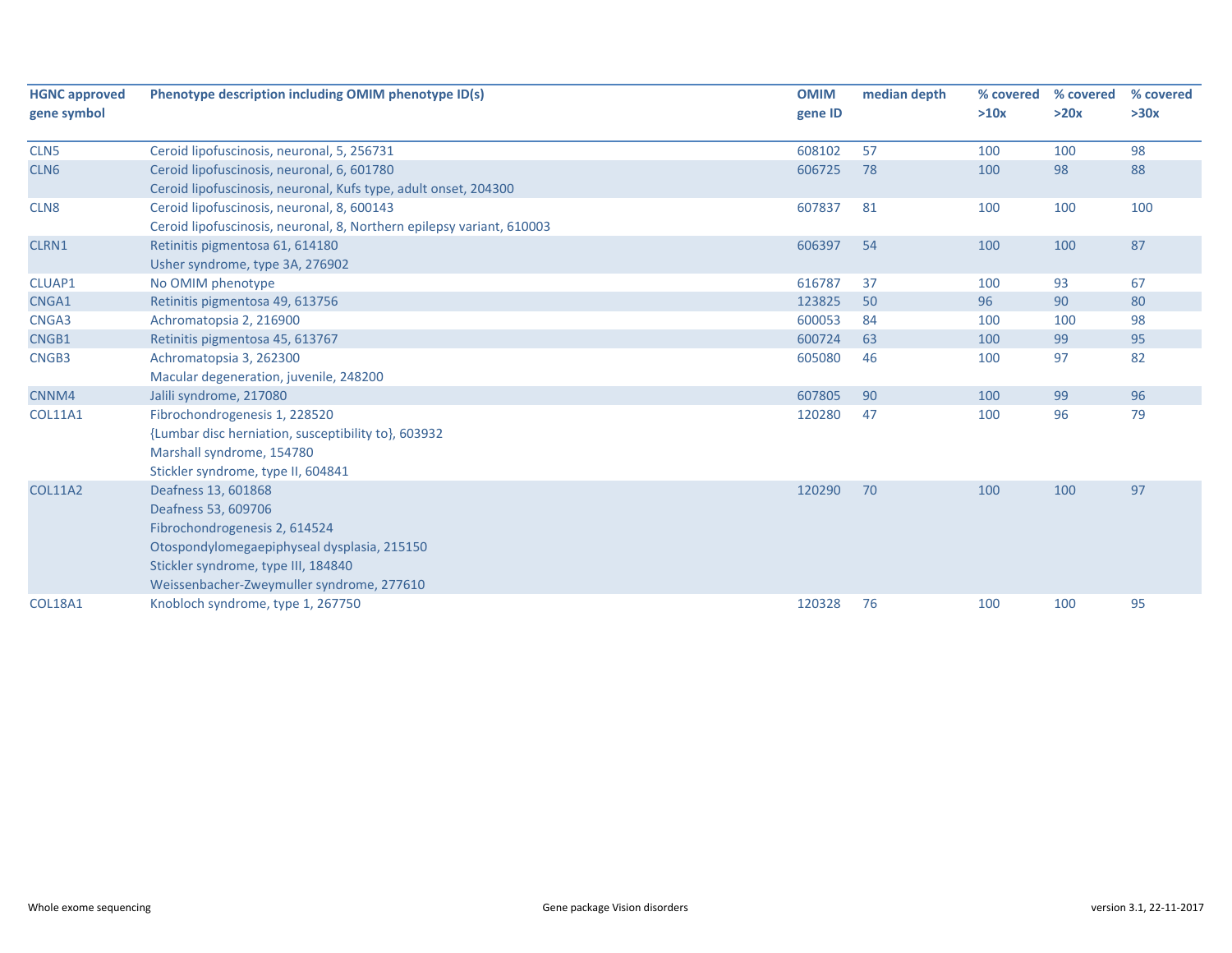| <b>HGNC approved</b><br>gene symbol | Phenotype description including OMIM phenotype ID(s)                                                                                                                                                                                                                                                                                                                                                                                                                                                                                                                                                                                                                                                      | <b>OMIM</b><br>gene ID | median depth | >10x | % covered % covered<br>>20x | % covered<br>>30x |
|-------------------------------------|-----------------------------------------------------------------------------------------------------------------------------------------------------------------------------------------------------------------------------------------------------------------------------------------------------------------------------------------------------------------------------------------------------------------------------------------------------------------------------------------------------------------------------------------------------------------------------------------------------------------------------------------------------------------------------------------------------------|------------------------|--------------|------|-----------------------------|-------------------|
| COL2A1                              | Achondrogenesis, type II or hypochondrogenesis, 200610<br>Avascular necrosis of the femoral head, 608805<br>Czech dysplasia, 609162<br>Epiphyseal dysplasia, multiple, with myopia and deafness, 132450<br>Kniest dysplasia, 156550<br>Legg-Calve-Perthes disease, 150600<br>Osteoarthritis with mild chondrodysplasia, 604864<br>Platyspondylic skeletal dysplasia, Torrance type, 151210<br>SED congenita, 183900<br>SMED Strudwick type, 184250<br>Spondyloepiphyseal dysplasia, Stanescu type, 616583<br>Spondyloperipheral dysplasia, 271700<br>Stickler sydrome, type I, nonsyndromic ocular, 609508<br>Stickler syndrome, type I, 108300<br>Vitreoretinopathy with phalangeal epiphyseal dysplasia | 120140                 | 65           | 100  | 100                         | 96                |
| COL8A2                              | Corneal dystrophy, Fuchs endothelial, 1, 136800<br>Corneal dystrophy, posterior polymorphous 2, 609140                                                                                                                                                                                                                                                                                                                                                                                                                                                                                                                                                                                                    | 120252                 | 57           | 100  | 100                         | 91                |
| COL9A1                              | ?Epiphyseal dysplasia, multiple, 6, 614135<br>Stickler syndrome, type IV, 614134                                                                                                                                                                                                                                                                                                                                                                                                                                                                                                                                                                                                                          | 120210                 | 46           | 100  | 94                          | 81                |
| COL9A2                              | Epiphyseal dysplasia, multiple, 2, 600204<br>?Stickler syndrome, type V, 614284                                                                                                                                                                                                                                                                                                                                                                                                                                                                                                                                                                                                                           | 120260                 | 65           | 100  | 100                         | 95                |
| CRB1                                | Leber congenital amaurosis 8, 613835<br>Pigmented paravenous chorioretinal atrophy, 172870<br>Retinitis pigmentosa-12, 600105                                                                                                                                                                                                                                                                                                                                                                                                                                                                                                                                                                             | 604210                 | 54           | 100  | 100                         | 96                |
| <b>CRX</b>                          | Cone-rod retinal dystrophy-2, 120970<br>Leber congenital amaurosis 7, 613829                                                                                                                                                                                                                                                                                                                                                                                                                                                                                                                                                                                                                              | 602225                 | 93           | 100  | 100                         | 100               |
| <b>CRYAA</b>                        | Cataract 9, multiple types, 604219                                                                                                                                                                                                                                                                                                                                                                                                                                                                                                                                                                                                                                                                        | 123580                 | 61           | 100  | 100                         | 97                |
| <b>CRYAB</b>                        | Cardiomyopathy, dilated, 1ll, 615184<br>Cataract 16, multiple types, 613763<br>Myopathy, myofibrillar, 2, 608810<br>Myopathy, myofibrillar, fatal infantile hypertrophy, alpha-B crystallin-related, 613869                                                                                                                                                                                                                                                                                                                                                                                                                                                                                               | 123590                 | 64           | 100  | 100                         | 100               |
| CRYBA1                              | Cataract 10, multiple types, 600881                                                                                                                                                                                                                                                                                                                                                                                                                                                                                                                                                                                                                                                                       | 123610                 | 52           | 100  | 100                         | 98                |
| <b>CRYBA2</b>                       | ?Cataract 42, 115900                                                                                                                                                                                                                                                                                                                                                                                                                                                                                                                                                                                                                                                                                      | 600836                 | 57           | 100  | 100                         | 99                |
| CRYBA4                              | Cataract 23, 610425                                                                                                                                                                                                                                                                                                                                                                                                                                                                                                                                                                                                                                                                                       | 123631                 | 65           | 100  | 100                         | 100               |
| CRYBB1                              | Cataract 17, multiple types, 611544                                                                                                                                                                                                                                                                                                                                                                                                                                                                                                                                                                                                                                                                       | 600929                 | 67           | 100  | 100                         | 100               |
| CRYBB2                              | Cataract 3, multiple types, 601547                                                                                                                                                                                                                                                                                                                                                                                                                                                                                                                                                                                                                                                                        | 123620                 | 83           | 100  | 100                         | 100               |
| CRYBB3                              | Cataract 22, 609741                                                                                                                                                                                                                                                                                                                                                                                                                                                                                                                                                                                                                                                                                       | 123630                 | 69           | 100  | 100                         | 98                |
| <b>CRYGB</b>                        | Cataract 39, multiple types, 615188                                                                                                                                                                                                                                                                                                                                                                                                                                                                                                                                                                                                                                                                       | 123670                 | 61           | 100  | 100                         | 98                |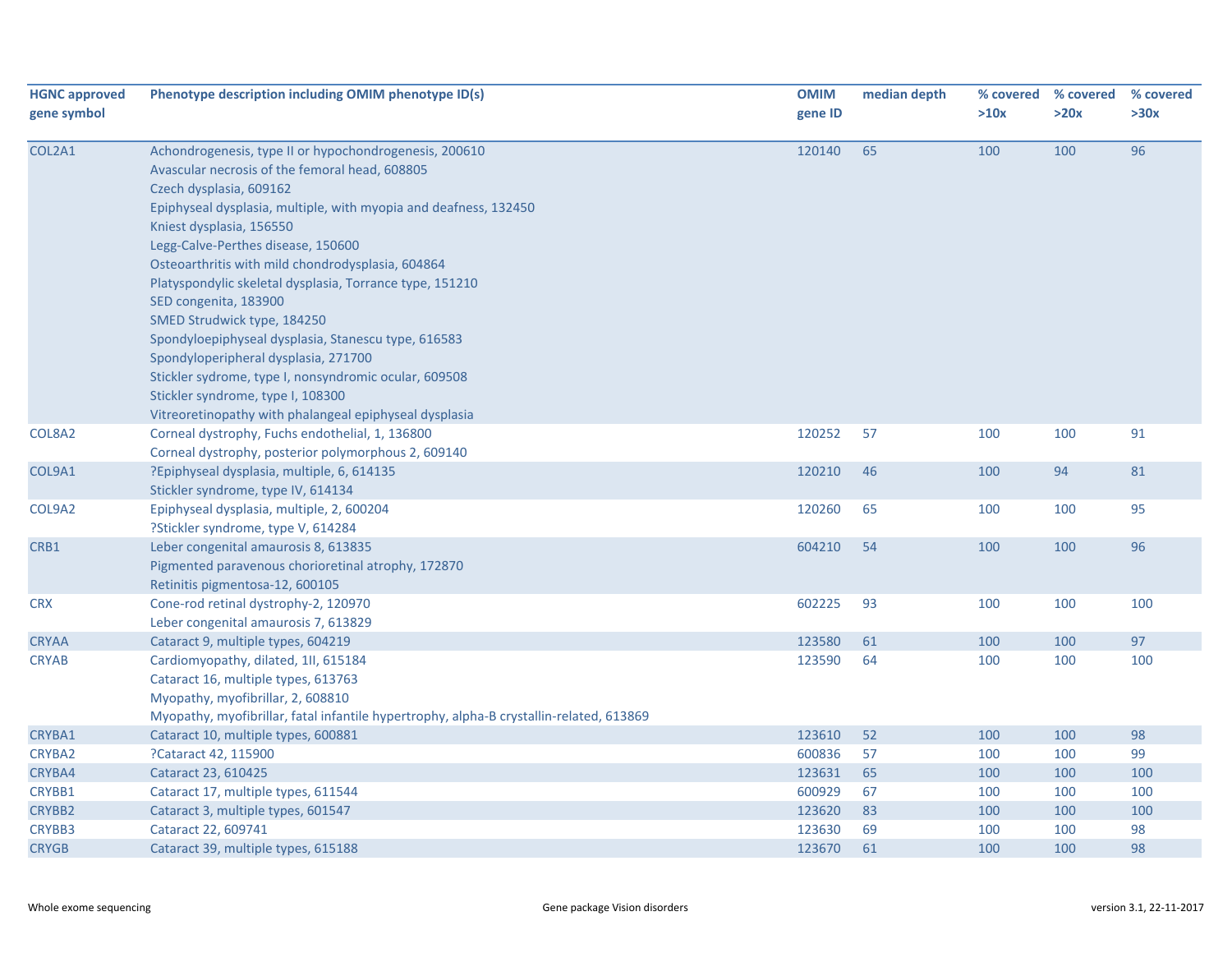| <b>HGNC approved</b> | Phenotype description including OMIM phenotype ID(s)                          | <b>OMIM</b> | median depth | % covered | % covered | % covered |
|----------------------|-------------------------------------------------------------------------------|-------------|--------------|-----------|-----------|-----------|
| gene symbol          |                                                                               | gene ID     |              | >10x      | >20x      | >30x      |
|                      |                                                                               |             |              |           |           |           |
| <b>CRYGC</b>         | Cataract 2, multiple types, 604307                                            | 123680      | 64           | 100       | 100       | 99        |
| <b>CRYGD</b>         | Cataract 4, multiple types, 115700                                            | 123690      | 77           | 100       | 100       | 100       |
| <b>CRYGS</b>         | Cataract 20, multiple types, 116100                                           | 123730      | 83           | 100       | 100       | 97        |
| CSPP1                | Joubert syndrome 21, 615636                                                   | 611654      | 58           | 100       | 99        | 89        |
| CTDP1                | Congenital cataracts, facial dysmorphism, and neuropathy, 604168              | 604927      | 78           | 100       | 91        | 86        |
| CTNNA1               | Macular dystrophy, patterned, 2, 608970                                       | 116805      | 65           | 100       | 99        | 93        |
| CTNND1               | No OMIM phenotype                                                             | 601045      | 52           | 100       | 99        | 88        |
| CWC27                | Retinitis pigmentosa with or without skeletal anomalies, 250410               | 617170      | 38           | 100       | 93        | 62        |
| CYP1B1               | Anterior segment dysgenesis 6, multiple subtypes, 617315                      | 601771      | 79           | 100       | 100       | 100       |
|                      | Glaucoma 3A, primary open angle, congenital, juvenile, or adult onset, 231300 |             |              |           |           |           |
| CYP4V2               | Bietti crystalline corneoretinal dystrophy, 210370                            | 608614      | 60           | 100       | 97        | 89        |
| <b>DCN</b>           | Corneal dystrophy, congenital stromal, 610048                                 | 125255      | 50           | 100       | 100       | 96        |
| <b>DHDDS</b>         | Retinitis pigmentosa 59, 613861                                               | 608172      | 47           | 100       | 100       | 92        |
| DHX38                | No OMIM phenotype                                                             | 605584      | 73           | 100       | 100       | 99        |
| DKC1                 | Dyskeratosis congenita, 305000                                                | 300126      | 45           | 100       | 96        | 83        |
| <b>DPYD</b>          | Dihydropyrimidine dehydrogenase deficiency, 274270                            | 612779      | 46           | 100       | 99        | 85        |
|                      | 5-fluorouracil toxicity, 274270                                               |             |              |           |           |           |
| DRAM2                | Cone-rod dystrophy 21, 616502                                                 | 613360      | 37           | 100       | 95        | 73        |
| DTHD1                | No OMIM phenotype                                                             | 616979      | 60           | 100       | 100       | 97        |
| DTNBP1               | Hermansky-Pudlak syndrome 7, 614076                                           | 607145      | 60           | 100       | 97        | 92        |
| EFEMP1               | Doyne honeycomb degeneration of retina, 126600                                | 601548      | 70           | 100       | 100       | 96        |
| ELOVL4               | Ichthyosis, spastic quadriplegia, and mental retardation, 614457              | 605512      | 56           | 100       | 100       | 95        |
|                      | ?Spinocerebellar ataxia 34, 133190                                            |             |              |           |           |           |
|                      | Stargardt disease 3, 600110                                                   |             |              |           |           |           |
| ELP4                 | ?Aniridia 2, 617141                                                           | 606985      | 51           | 98        | 89        | 67        |
| EMC1                 | Cerebellar atrophy, visual impairment, and psychomotor retardation, 616875    | 616846      | 80           | 100       | 99        | 92        |
| EPG5                 | Vici syndrome, 242840                                                         | 615068      | 49           | 100       | 97        | 84        |
| EPHA2                | Cataract 6, multiple types, 116600                                            | 176946      | 86           | 100       | 99        | 97        |
| EXOSC2               | No OMIM phenotype                                                             | 602238      | 49           | 100       | 99        | 86        |
| EYA1                 | Anterior segment anomalies with or without cataract, 602588                   | 601653      | 62           | 100       | 99        | 90        |
|                      | Branchiootic syndrome 1, 602588                                               |             |              |           |           |           |
|                      | Branchiootorenal syndrome 1, with or without cataracts, 113650                |             |              |           |           |           |
|                      | ?Otofaciocervical syndrome, 166780                                            |             |              |           |           |           |
| <b>EYS</b>           | Retinitis pigmentosa 25, 602772                                               | 612424      | 56           | 100       | 98        | 91        |
| FA <sub>2</sub> H    | Spastic paraplegia 35, 612319                                                 | 611026      | 56           | 100       | 100       | 92        |
| <b>FAM161A</b>       | Retinitis pigmentosa 28, 606068                                               | 613596      | 45           | 100       | 99        | 87        |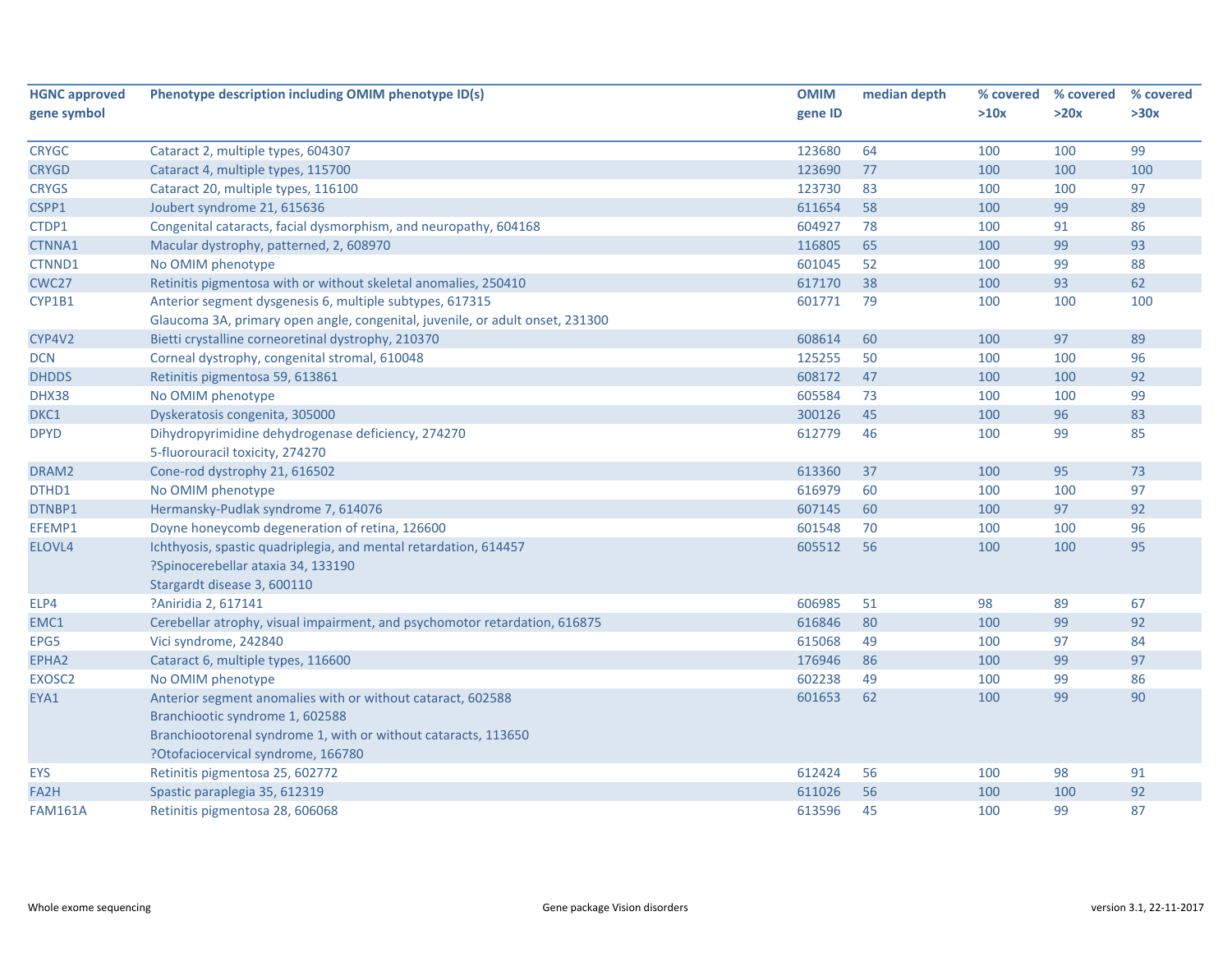| <b>HGNC approved</b><br>gene symbol | Phenotype description including OMIM phenotype ID(s)                                                                                                                                                                                                                             | <b>OMIM</b><br>gene ID | median depth | % covered<br>>10x | % covered<br>>20x | % covered<br>>30x |
|-------------------------------------|----------------------------------------------------------------------------------------------------------------------------------------------------------------------------------------------------------------------------------------------------------------------------------|------------------------|--------------|-------------------|-------------------|-------------------|
| FBN1                                | Acromicric dysplasia, 102370<br>Ectopia lentis, familial, 129600<br>Geleophysic dysplasia 2, 614185<br>MASS syndrome, 604308<br>Marfan lipodystrophy syndrome, 616914<br>Marfan syndrome, 154700<br>Stiff skin syndrome, 184900<br>Weill-Marchesani syndrome 2, dominant, 608328 | 134797                 | 111          | 100               | 100               | 100               |
| FLVCR1                              | Ataxia, posterior column, with retinitis pigmentosa, 609033                                                                                                                                                                                                                      | 609144                 | 69           | 100               | 99                | 89                |
| FOXC1                               | Anterior segment dysgenesis 3, multiple subtypes, 601631<br>Axenfeld-Rieger syndrome, type 3, 602482                                                                                                                                                                             | 601090                 | 46           | 99                | 90                | 81                |
| FOXE3                               | Anterior segment dysgenesis 2, multiple subtypes, 610256<br>{Aortic aneurysm, familial thoracic 11, susceptibility to}, 617349<br>Cataract 34, multiple types, 612968                                                                                                            | 601094                 | 32           | 82                | 68                | 54                |
| FOXL <sub>2</sub>                   | Blepharophimosis, epicanthus inversus, and ptosis, type 1, 110100<br>Blepharophimosis, epicanthus inversus, and ptosis, type 2, 110100<br>Premature ovarian failure 3, 608996                                                                                                    | 605597                 | 86           | 100               | 94                | 88                |
| FRAS1                               | Fraser syndrome, 219000                                                                                                                                                                                                                                                          | 607830                 | 56           | 100               | 98                | 90                |
| FREM1                               | Bifid nose with or without anorectal and renal anomalies, 608980<br>Manitoba oculotrichoanal syndrome, 248450<br>Trigonocephaly 2, 614485                                                                                                                                        | 608944                 | 58           | 100               | 99                | 92                |
| FREM2                               | Fraser syndrome, 219000                                                                                                                                                                                                                                                          | 608945                 | 74           | 100               | 100               | 98                |
| FRMD7                               | Nystagmus 1, congenital, 310700<br>Nystagmus, infantile periodic alternating, 310700                                                                                                                                                                                             | 300628                 | 47           | 100               | 94                | 79                |
| FSCN <sub>2</sub>                   | Retinitis pigmentosa 30, 607921                                                                                                                                                                                                                                                  | 607643                 | 78           | 100               | 100               | 98                |
| <b>FTL</b>                          | Hyperferritinemia-cataract syndrome, 600886<br>L-ferritin deficiency, dominant and recessive, 615604<br>Neurodegeneration with brain iron accumulation 3, 606159                                                                                                                 | 134790                 | 90           | 100               | 100               | 100               |
| FYCO1                               | Cataract 18, 610019                                                                                                                                                                                                                                                              | 607182                 | 72           | 100               | 100               | 94                |
| FZD4                                | Exudative vitreoretinopathy 1, 133780<br>Retinopathy of prematurity, 133780                                                                                                                                                                                                      | 604579                 | 64           | 100               | 100               | 96                |
| GALK1                               | Galactokinase deficiency with cataracts, 230200                                                                                                                                                                                                                                  | 604313                 | 93           | 100               | 100               | 100               |
| <b>GALT</b>                         | Galactosemia, 230400                                                                                                                                                                                                                                                             | 606999                 | 96           | 100               | 100               | 100               |
| GCNT <sub>2</sub>                   | Adult i phenotype without cataract, 110800<br>[Blood group, Ii], 110800<br>Cataract 13 with adult i phenotype, 116700                                                                                                                                                            | 600429                 | 62           | 100               | 100               | 96                |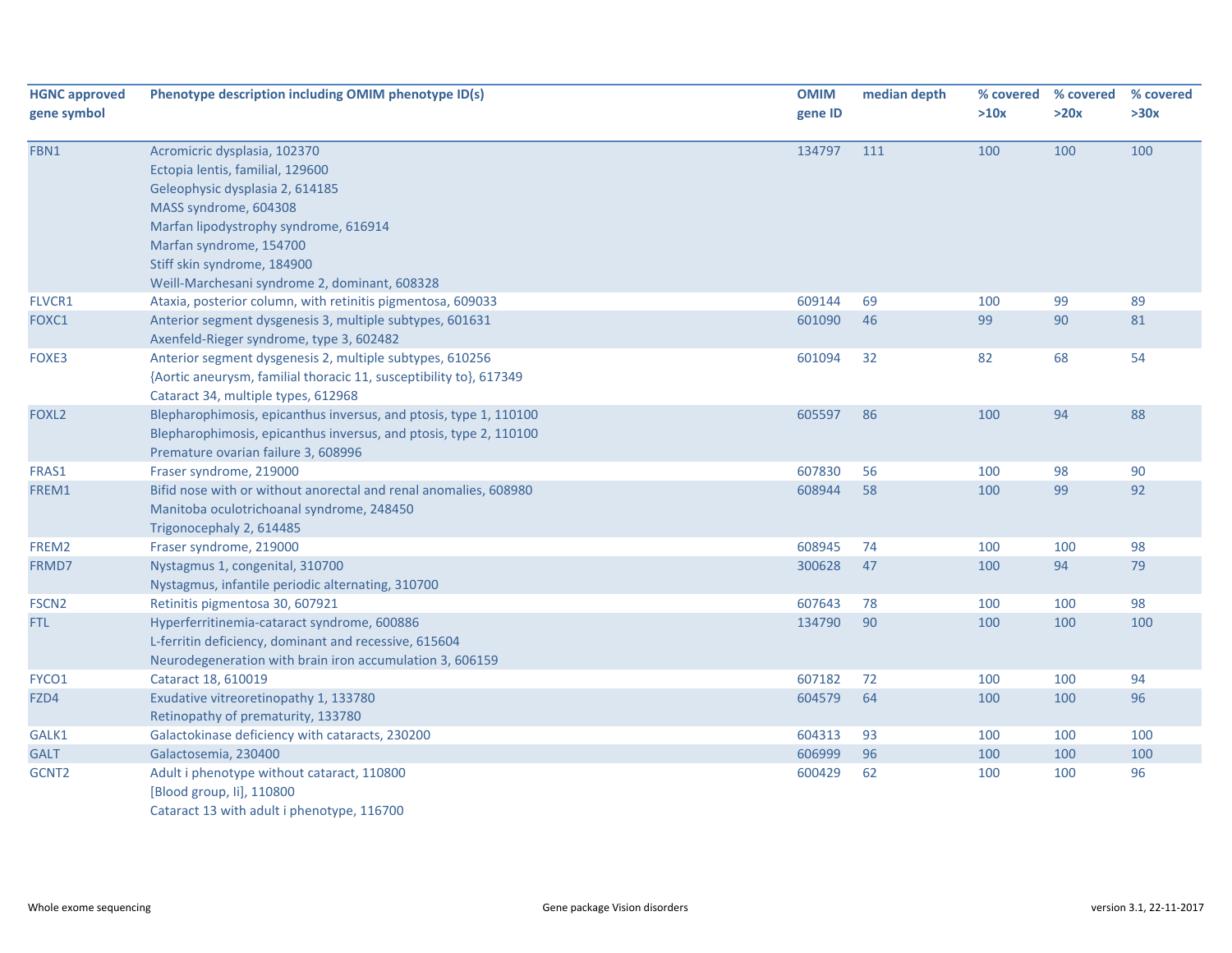| <b>HGNC approved</b><br>gene symbol | Phenotype description including OMIM phenotype ID(s)                                                                                                                                                                                                                                                                                                             | <b>OMIM</b><br>gene ID | median depth | % covered<br>>10x | % covered<br>>20x | % covered<br>>30x |
|-------------------------------------|------------------------------------------------------------------------------------------------------------------------------------------------------------------------------------------------------------------------------------------------------------------------------------------------------------------------------------------------------------------|------------------------|--------------|-------------------|-------------------|-------------------|
| GDF3                                | Klippel-Feil syndrome 3, 613702<br>Microphthalmia with coloboma 6, 613703<br>Microphthalmia, isolated 7, 613704                                                                                                                                                                                                                                                  | 606522                 | 93           | 100               | 100               | 100               |
| GDF <sub>6</sub>                    | Klippel-Feil syndrome 1, 118100<br>Leber congenital amaurosis 17, 615360<br>Microphthalmia with coloboma 6, digenic, 613703<br>Microphthalmia, isolated 4, 613094                                                                                                                                                                                                | 601147                 | 86           | 100               | 100               | 99                |
| <b>GFER</b>                         | Myopathy progressive, with congenital cataract, hearing loss, and developmental delay, 613076                                                                                                                                                                                                                                                                    | 600924                 | 48           | 100               | 100               | 98                |
| GJA1                                | Atrioventricular septal defect 3, 600309<br>Craniometaphyseal dysplasia, 218400<br>Erythrokeratodermia variabilis et progressiva, 133200<br>Hypoplastic left heart syndrome 1, 241550<br>Oculodentodigital dysplasia, 164200<br>Oculodentodigital dysplasia, 257850<br>Palmoplantar keratoderma with congenital alopecia, 104100<br>Syndactyly, type III, 186100 | 121014                 | 79           | 100               | 100               | 100               |
| GJA3                                | Cataract 14, multiple types, 601885                                                                                                                                                                                                                                                                                                                              | 121015                 | 104          | 100               | 100               | 100               |
| GJA8                                | Cataract 1, multiple types, 116200                                                                                                                                                                                                                                                                                                                               | 600897                 | 92           | 100               | 100               | 100               |
| GLI <sub>2</sub>                    | Culler-Jones syndrome, 615849<br>Holoprosencephaly 9, 610829                                                                                                                                                                                                                                                                                                     | 165230                 | 81           | 100               | 100               | 99                |
| GLIS2                               | Nephronophthisis 7, 611498                                                                                                                                                                                                                                                                                                                                       | 608539                 | 61           | 100               | 100               | 93                |
| GNAT1                               | Night blindness, congenital stationary 3, 610444<br>?Night blindness, congenital stationary, type 1G, 616389                                                                                                                                                                                                                                                     | 139330                 | 107          | 100               | 100               | 100               |
| GNAT2                               | Achromatopsia 4, 613856                                                                                                                                                                                                                                                                                                                                          | 139340                 | 51           | 100               | 100               | 92                |
| <b>GNPTG</b>                        | Mucolipidosis III gamma, 252605                                                                                                                                                                                                                                                                                                                                  | 607838                 | 103          | 100               | 98                | 89                |
| <b>GPR143</b>                       | Nystagmus 6, congenital, 300814<br>Ocular albinism, type I, Nettleship-Falls type, 300500                                                                                                                                                                                                                                                                        | 300808                 | 38           | 100               | 89                | 67                |
| <b>GPR179</b>                       | Night blindness, congenital stationary (complete), 1E, 614565                                                                                                                                                                                                                                                                                                    | 614515                 | 91           | 100               | 100               | 100               |
| <b>GRASP</b>                        | No OMIM phenotype                                                                                                                                                                                                                                                                                                                                                | 612027                 | 42           | 90                | 71                | 56                |
| GRK1                                | Oguchi disease-2, 613411                                                                                                                                                                                                                                                                                                                                         | 180381                 | 75           | 100               | 100               | 97                |
| GRM6                                | Night blindness, congenital stationary (complete), 1B, 257270                                                                                                                                                                                                                                                                                                    | 604096                 | 80           | 100               | 92                | 82                |
| <b>GRN</b>                          | Aphasia, primary progressive, 607485<br>Ceroid lipofuscinosis, neuronal, 11, 614706<br>Frontotemporal lobar degeneration with ubiquitin-positive inclusions, 607485                                                                                                                                                                                              | 138945                 | 101          | 100               | 100               | 100               |
| <b>GSN</b>                          | Amyloidosis, Finnish type, 105120                                                                                                                                                                                                                                                                                                                                | 137350                 | 60           | 100               | 100               | 97                |
| GUCA1A                              | Cone dystrophy-3, 602093<br>Cone-rod dystrophy 14, 602093                                                                                                                                                                                                                                                                                                        | 600364                 | 66           | 100               | 100               | 100               |
| <b>GUCA1B</b>                       | Retinitis pigmentosa 48, 613827                                                                                                                                                                                                                                                                                                                                  | 602275                 | 96           | 100               | 100               | 100               |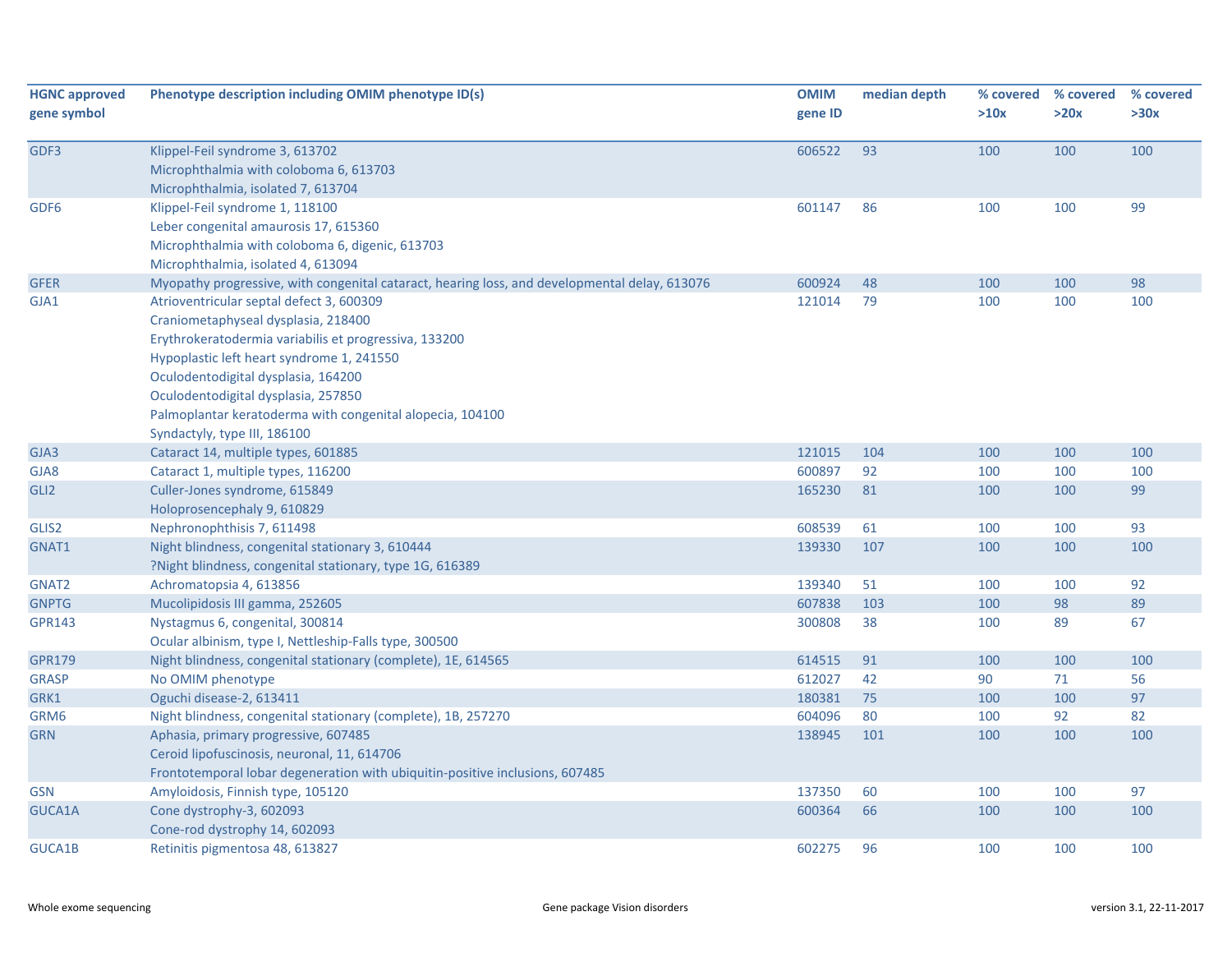| <b>HGNC approved</b><br>gene symbol | Phenotype description including OMIM phenotype ID(s)                                                                                                     | <b>OMIM</b><br>gene ID | median depth | % covered<br>>10x | % covered<br>>20x | % covered<br>>30x |
|-------------------------------------|----------------------------------------------------------------------------------------------------------------------------------------------------------|------------------------|--------------|-------------------|-------------------|-------------------|
| GUCY2D                              | Cone-rod dystrophy 6, 601777<br>Leber congenital amaurosis 1, 204000                                                                                     | 600179                 | 73           | 100               | 100               | 99                |
| <b>HARS</b>                         | Charcot-Marie-Tooth disease, axonal, type 2W, 616625<br>Usher syndrome type 3B, 614504                                                                   | 142810                 | 71           | 100               | 100               | 96                |
| <b>HCCS</b>                         | Linear skin defects with multiple congenital anomalies 1, 309801                                                                                         | 300056                 | 35           | 100               | 90                | 54                |
| <b>HGSNAT</b>                       | Mucopolysaccharidosis type IIIC (Sanfilippo C), 252930<br>Retinitis pigmentosa 73, 616544                                                                | 610453                 | 48           | 94                | 94                | 85                |
| HK1                                 | Hemolytic anemia due to hexokinase deficiency, 235700<br>Neuropathy, hereditary motor and sensory, Russe type, 605285<br>Retinitis pigmentosa 79, 617460 | 142600                 | 68           | 100               | 99                | 94                |
| HMGB3                               | ?Microphthalmia, syndromic 13, 300915                                                                                                                    | 300193                 | 41           | 90                | 90                | 76                |
| HMX1                                | Oculoauricular syndrome, 612109                                                                                                                          | 142992                 | 34           | 93                | 73                | 62                |
| HPS1                                | Hermansky-Pudlak syndrome 1, 203300                                                                                                                      | 604982                 | 70           | 100               | 100               | 99                |
| HPS3                                | Hermansky-Pudlak syndrome 3, 614072                                                                                                                      | 606118                 | 51           | 100               | 98                | 86                |
| HPS4                                | Hermansky-Pudlak syndrome 4, 614073                                                                                                                      | 606682                 | 78           | 100               | 99                | 93                |
| HPS5                                | Hermansky-Pudlak syndrome 5, 614074                                                                                                                      | 607521                 | 50           | 100               | 99                | 85                |
| HPS6                                | Hermansky-Pudlak syndrome 6, 614075                                                                                                                      | 607522                 | 90           | 100               | 100               | 100               |
| HSF4                                | Cataract 5, multiple types, 116800                                                                                                                       | 602438                 | 78           | 100               | 100               | 98                |
| <b>IDH3A</b>                        | No OMIM phenotype                                                                                                                                        | 601149                 | 46           | 100               | 98                | 86                |
| <b>IDH3B</b>                        | Retinitis pigmentosa 46, 612572                                                                                                                          | 604526                 | 74           | 100               | 100               | 100               |
| <b>IFT140</b>                       | Short-rib thoracic dysplasia 9 with or without polydactyly, 266920                                                                                       | 614620                 | 70           | 100               | 97                | 91                |
| <b>IFT172</b>                       | Retinitis pigmentosa 71, 616394<br>Short-rib thoracic dysplasia 10 with or without polydactyly, 615630                                                   | 607386                 | 52           | 100               | 98                | 82                |
| IFT27                               | ?Bardet-Biedl syndrome 19, 615996                                                                                                                        | 615870                 | 54           | 100               | 100               | 96                |
| IFT74                               | ?Bardet-Biedl syndrome 20, 617119                                                                                                                        | 608040                 | 36           | 100               | 93                | 65                |
| IGBP1                               | Corpus callosum, agenesis of, with mental retardation, ocular coloboma and micrognathia, 300472                                                          | 300139                 | 59           | 100               | 99                | 84                |
| IMPDH1                              | Leber congenital amaurosis 11, 613837<br>Retinitis pigmentosa 10, 180105                                                                                 | 146690                 | 67           | 100               | 94                | 87                |
| IMPG1                               | Macular dystrophy, vitelliform, 4, 616151                                                                                                                | 602870                 | 47           | 100               | 97                | 87                |
| IMPG2                               | Macular dystrophy, vitelliform, 5, 616152<br>Retinitis pigmentosa 56, 613581                                                                             | 607056                 | 50           | 100               | 98                | 86                |
| <b>INPP5E</b>                       | Joubert syndrome 1, 213300<br>Mental retardation, truncal obesity, retinal dystrophy, and micropenis, 610156                                             | 613037                 | 80           | 100               | 100               | 96                |
| <b>INVS</b>                         | Nephronophthisis 2, infantile, 602088                                                                                                                    | 243305                 | 56           | 100               | 98                | 89                |
| IQCB1                               | Senior-Loken syndrome 5, 609254                                                                                                                          | 609237                 | 42           | 100               | 89                | 67                |
| JAM3                                | Hemorrhagic destruction of the brain, subependymal calcification, and cataracts, 613730                                                                  | 606871                 | 49           | 100               | 97                | 83                |
| KCNJ13                              | Leber congenital amaurosis 16, 614186<br>Snowflake vitreoretinal degeneration, 193230                                                                    | 603208                 | 57           | 100               | 100               | 97                |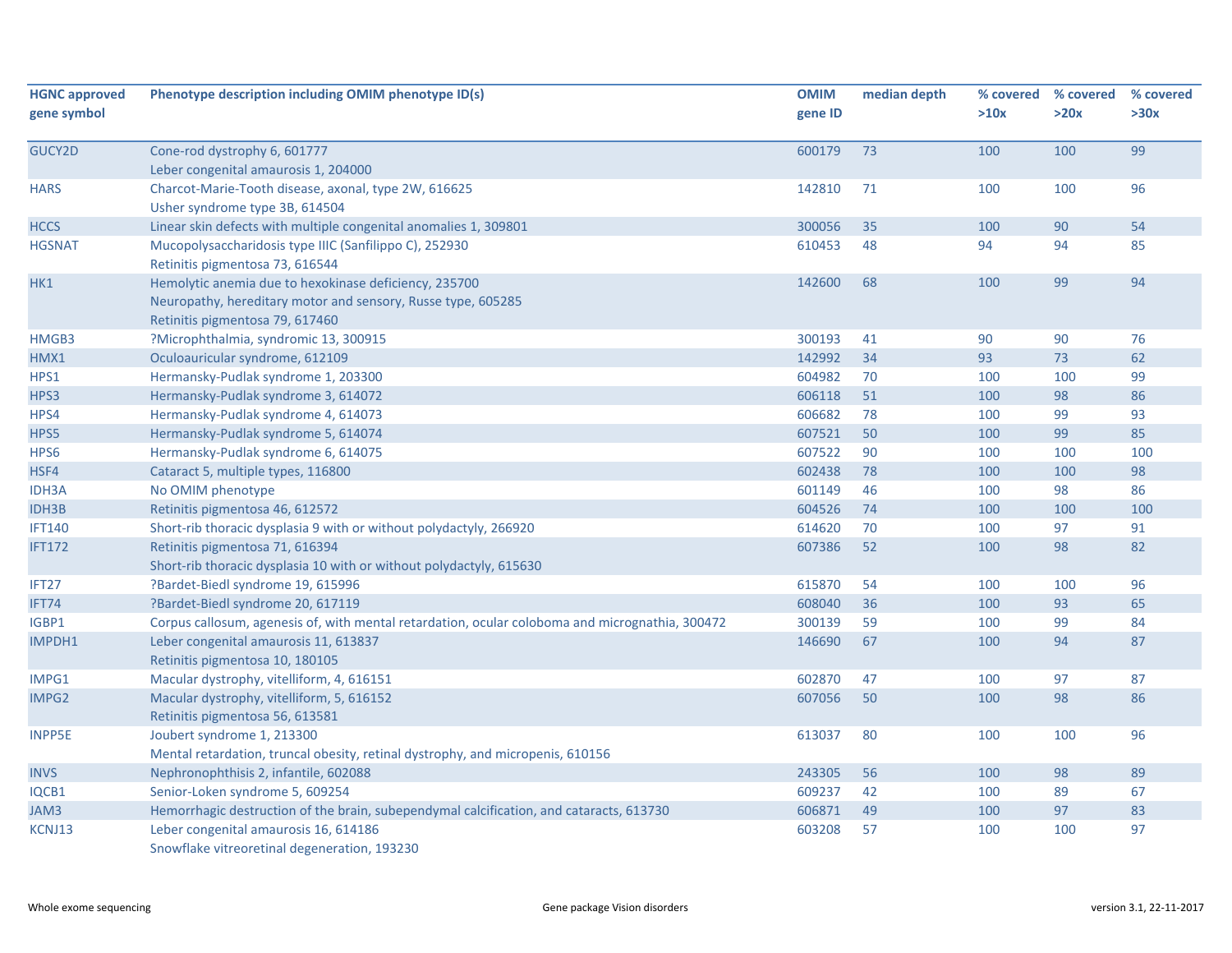| <b>HGNC approved</b> | Phenotype description including OMIM phenotype ID(s)                                                                                                                                                                                                                                        | <b>OMIM</b> | median depth | % covered | % covered | % covered |
|----------------------|---------------------------------------------------------------------------------------------------------------------------------------------------------------------------------------------------------------------------------------------------------------------------------------------|-------------|--------------|-----------|-----------|-----------|
| gene symbol          |                                                                                                                                                                                                                                                                                             | gene ID     |              | >10x      | >20x      | >30x      |
| <b>KCNV2</b>         | Retinal cone dystrophy 3B, 610356                                                                                                                                                                                                                                                           | 607604      | 93           | 100       | 100       | 100       |
| <b>KERA</b>          | Cornea plana 2, 217300                                                                                                                                                                                                                                                                      | 603288      | 49           | 100       | 100       | 97        |
| <b>KIF11</b>         | Microcephaly with or without chorioretinopathy, lymphedema, or mental retardation, 152950                                                                                                                                                                                                   | 148760      | 58           | 100       | 99        | 87        |
| KIF21A               | Fibrosis of extraocular muscles, congenital, 1, 135700<br>Fibrosis of extraocular muscles, congenital, 3B, 135700                                                                                                                                                                           | 608283      | 51           | 100       | 96        | 80        |
| KIF7                 | Acrocallosal syndrome, 200990<br>?Al-Gazali-Bakalinova syndrome, 607131<br>?Hydrolethalus syndrome 2, 614120<br>Joubert syndrome 12, 200990                                                                                                                                                 | 611254      | 66           | 99        | 95        | 89        |
| KIZ                  | Retinitis pigmentosa 69, 615780                                                                                                                                                                                                                                                             | 615757      | 49           | 100       | 98        | 86        |
| KLHL7                | Cold-induced sweating syndrome 3, 617055<br>Retinitis pigmentosa 42, 612943                                                                                                                                                                                                                 | 611119      | 54           | 100       | 100       | 91        |
| <b>KRT12</b>         | Meesmann corneal dystrophy, 122100                                                                                                                                                                                                                                                          | 601687      | 63           | 100       | 100       | 97        |
| KRT3                 | Meesmann corneal dystrophy, 122100                                                                                                                                                                                                                                                          | 148043      | 61           | 100       | 100       | 92        |
| LAMA1                | Poretti-Boltshauser syndrome, 615960                                                                                                                                                                                                                                                        | 150320      | 57           | 100       | 98        | 89        |
| LCA5                 | Leber congenital amaurosis 5, 604537                                                                                                                                                                                                                                                        | 611408      | 63           | 100       | 100       | 97        |
| LEMD <sub>2</sub>    | Cataract 46, juvenile-onset, 212500                                                                                                                                                                                                                                                         | 616312      | 59           | 100       | 96        | 88        |
| LIM <sub>2</sub>     | Cataract 19, multiple types, 615277                                                                                                                                                                                                                                                         | 154045      | 74           | 100       | 100       | 99        |
| <b>LRAT</b>          | Leber congenital amaurosis 14, 613341<br>Retinal dystrophy, early-onset severe, 613341<br>Retinitis pigmentosa, juvenile, 613341                                                                                                                                                            | 604863      | 105          | 100       | 100       | 100       |
| LRIT <sub>3</sub>    | Night blindness, congenital stationary (complete), 1F, 615058                                                                                                                                                                                                                               | 615004      | 61           | 100       | 100       | 98        |
| <b>LRMDA</b>         | Albinism, oculocutaneous, type VII, 615179                                                                                                                                                                                                                                                  | 614537      | 56           | 100       | 94        | 83        |
| LRP2                 | Donnai-Barrow syndrome, 222448                                                                                                                                                                                                                                                              | 600073      | 47           | 100       | 97        | 84        |
| LRP5                 | [Bone mineral density variability 1], 601884<br>Exudative vitreoretinopathy 4, 601813<br>Hyperostosis, endosteal, 144750<br>Osteopetrosis 1, 607634<br>Osteoporosis-pseudoglioma syndrome, 259770<br>{Osteoporosis}, 166710<br>Osteosclerosis, 144750<br>van Buchem disease, type 2, 607636 | 603506      | 81           | 100       | 98        | 96        |
| <b>LSS</b>           | Cataract 44, 616509                                                                                                                                                                                                                                                                         | 600909      | 47           | 100       | 94        | 82        |
| LTBP2                | Glaucoma 3, primary congenital, D, 613086<br>Microspherophakia and/or megalocornea, with ectopia lentis and with or without secondary glaucoma,<br>251750<br>Weill-Marchesani syndrome 3, recessive, 614819                                                                                 | 602091      | 70           | 100       | 100       | 99        |
| <b>LYST</b>          | Chediak-Higashi syndrome, 214500                                                                                                                                                                                                                                                            | 606897      | 55           | 100       | 99        | 91        |
|                      |                                                                                                                                                                                                                                                                                             |             |              |           |           |           |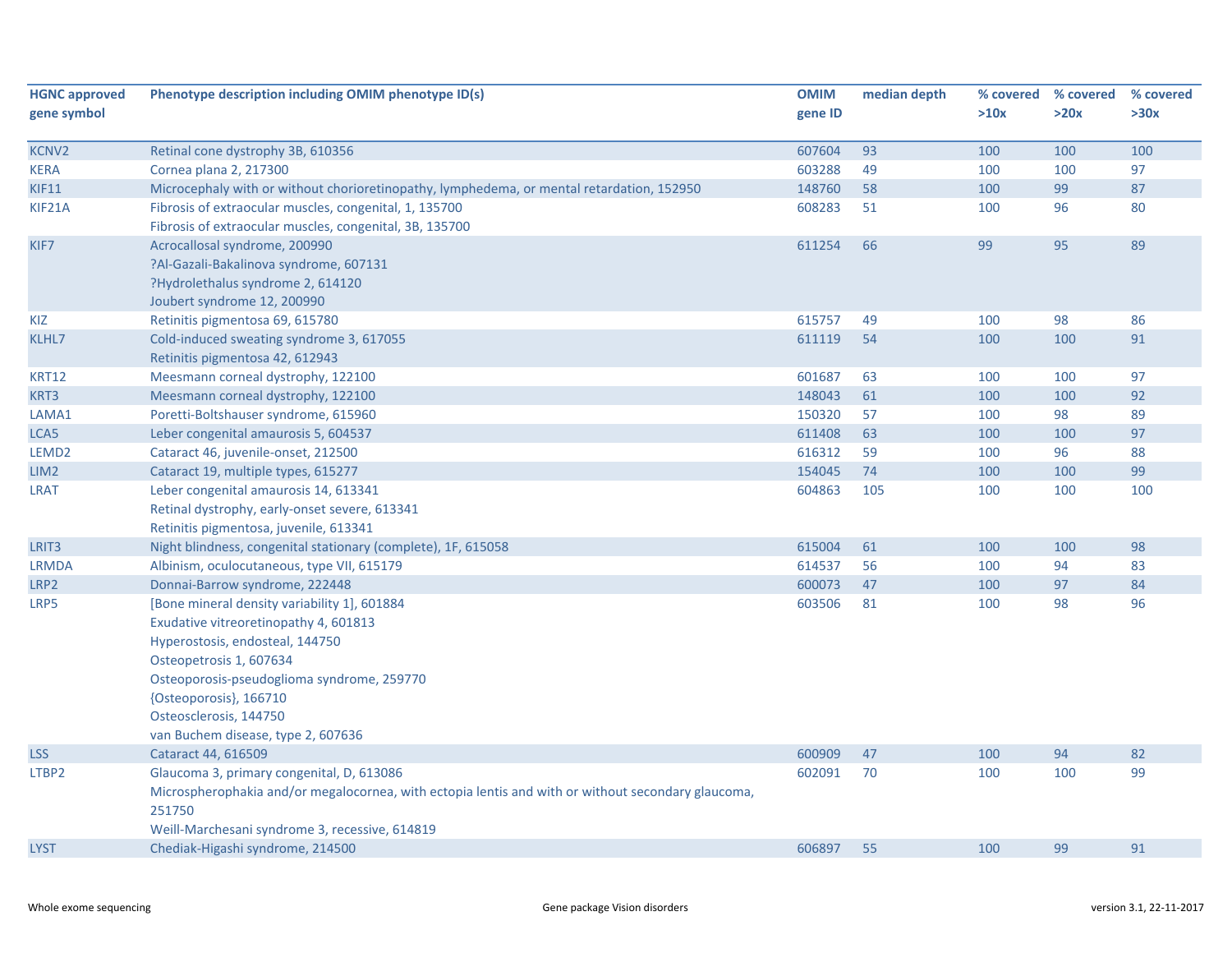| <b>HGNC approved</b> | Phenotype description including OMIM phenotype ID(s)                                                                                                                                                                                   | <b>OMIM</b> | median depth     | % covered | % covered | % covered |
|----------------------|----------------------------------------------------------------------------------------------------------------------------------------------------------------------------------------------------------------------------------------|-------------|------------------|-----------|-----------|-----------|
| gene symbol          |                                                                                                                                                                                                                                        | gene ID     |                  | >10x      | >20x      | >30x      |
| LZTFL1               | Bardet-Biedl syndrome 17, 615994                                                                                                                                                                                                       | 606568      | 57               | 100       | 98        | 83        |
| <b>MAB21L2</b>       | Microphthalmia, syndromic 14, 615877                                                                                                                                                                                                   | 604357      | 118              | 100       | 100       | 100       |
| <b>MAF</b>           | Ayme-Gripp syndrome, 601088                                                                                                                                                                                                            | 177075      | 52               | 85        | 80        | 75        |
|                      | Cataract 21, multiple types, 610202                                                                                                                                                                                                    |             |                  |           |           |           |
| <b>MAK</b>           | Retinitis pigmentosa 62, 614181                                                                                                                                                                                                        | 154235      | 67               | 100       | 99        | 92        |
| <b>МАРКАРКЗ</b>      | ?Macular dystrophy, patterned, 3, 617111                                                                                                                                                                                               | 602130      | 51               | 100       | 98        | 85        |
| <b>MERTK</b>         | Retinitis pigmentosa 38, 613862                                                                                                                                                                                                        | 604705      | 64               | 100       | 99        | 93        |
| MFN <sub>2</sub>     | Charcot-Marie-Tooth disease, axonal, type 2A2A, 609260<br>Charcot-Marie-Tooth disease, axonal, type 2A2B, 617087<br>Hereditary motor and sensory neuropathy VIA, 601152                                                                | 608507      | 74               | 100       | 100       | 95        |
| <b>MFRP</b>          | Microphthalmia, isolated 5, 611040<br>Nanophthalmos 2, 609549                                                                                                                                                                          | 606227      | 76               | 100       | 100       | 100       |
| MFSD8                | Ceroid lipofuscinosis, neuronal, 7, 610951<br>Macular dystrophy with central cone involvement, 616170                                                                                                                                  | 611124      | 50               | 100       | 98        | 81        |
| <b>MIP</b>           | Cataract 15, multiple types, 615274                                                                                                                                                                                                    | 154050      | 85               | 100       | 100       | 100       |
| <b>MIR184</b>        | EDICT syndrome, 614303                                                                                                                                                                                                                 | 613146      | No coverage data |           |           |           |
| <b>MIR204</b>        | ?Retinal dystrophy and iris coloboma with or without cataract, 616722                                                                                                                                                                  | 610942      | No coverage data |           |           |           |
| <b>MITF</b>          | COMMAD syndrome, 617306<br>{Melanoma, cutaneous malignant, susceptibility to, 8}, 614456<br>Tietz albinism-deafness syndrome, 103500<br>Waardenburg syndrome, type 2A, 193510<br>Waardenburg syndrome/ocular albinism, digenic, 103470 | 156845      | 58               | 100       | 100       | 90        |
| <b>MKKS</b>          | Bardet-Biedl syndrome 6, 605231<br>McKusick-Kaufman syndrome, 236700                                                                                                                                                                   | 604896      | 59               | 100       | 100       | 99        |
| MKS1                 | Bardet-Biedl syndrome 13, 615990<br>Joubert syndrome 28, 617121<br>Meckel syndrome 1, 249000                                                                                                                                           | 609883      | 81               | 100       | 100       | 97        |
| <b>MTTP</b>          | Abetalipoproteinemia, 200100<br>{Metabolic syndrome, protection against}, 605552                                                                                                                                                       | 157147      | 49               | 100       | 99        | 89        |
| <b>MVK</b>           | Hyper-IgD syndrome, 260920<br>Mevalonic aciduria, 610377<br>Porokeratosis 3, multiple types, 175900                                                                                                                                    | 251170      | 58               | 100       | 100       | 91        |
| MYO7A                | Deafness 11, 601317<br>Deafness 2, 600060<br>Usher syndrome, type 1B, 276900                                                                                                                                                           | 276903      | 68               | 100       | 98        | 95        |
| <b>MYOC</b>          | Glaucoma 1A, primary open angle, 137750                                                                                                                                                                                                | 601652      | 105              | 100       | 100       | 96        |
| <b>NAA10</b>         | ?Microphthalmia, syndromic 1, 309800<br>Ogden syndrome, 300855 dominant                                                                                                                                                                | 300013      | 56               | 100       | 95        | 92        |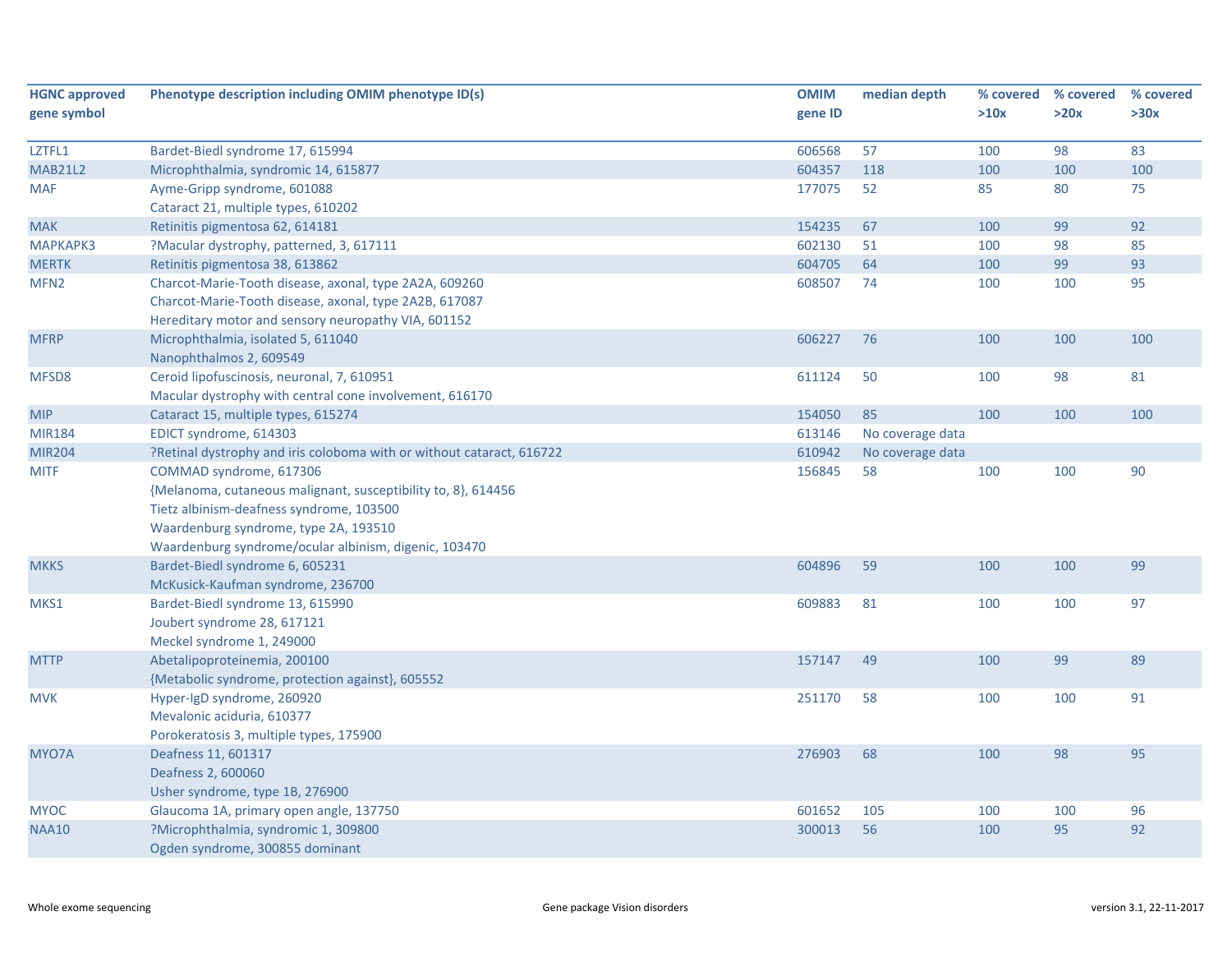| <b>HGNC approved</b><br>gene symbol | Phenotype description including OMIM phenotype ID(s)                                                                                                                                                         | <b>OMIM</b><br>gene ID | median depth | % covered<br>>10x | % covered<br>>20x | % covered<br>>30x |
|-------------------------------------|--------------------------------------------------------------------------------------------------------------------------------------------------------------------------------------------------------------|------------------------|--------------|-------------------|-------------------|-------------------|
| <b>NDP</b>                          | Exudative vitreoretinopathy 2, 305390<br>Norrie disease, 310600                                                                                                                                              | 300658                 | 57           | 100               | 100               | 100               |
| NEK <sub>2</sub>                    | ?Retinitis pigmentosa 67, 615565                                                                                                                                                                             | 604043                 | 61           | 100               | 97                | 84                |
| NEK8                                | ?Nephronophthisis 9, 613824<br>?Renal-hepatic-pancreatic dysplasia 2, 615415                                                                                                                                 | 609799                 | 92           | 100               | 100               | 100               |
| NEUROD1                             | {Diabetes mellitus, noninsulin-dependent}, 125853<br>Maturity-onset diabetes of the young 6, 606394                                                                                                          | 601724                 | 102          | 100               | 100               | 100               |
| <b>NHS</b>                          | Cataract 40, 302200<br>Nance-Horan syndrome, 302350                                                                                                                                                          | 300457                 | 44           | 100               | 92                | 84                |
| NMNAT1                              | Leber congenital amaurosis 9, 608553                                                                                                                                                                         | 608700                 | 62           | 100               | 100               | 94                |
| NPHP1                               | Joubert syndrome 4, 609583<br>Nephronophthisis 1, juvenile, 256100<br>Senior-Loken syndrome-1, 266900                                                                                                        | 607100                 | 39           | 100               | 92                | 67                |
| NPHP3                               | Meckel syndrome 7, 267010<br>Nephronophthisis 3, 604387<br>Renal-hepatic-pancreatic dysplasia 1, 208540                                                                                                      | 608002                 | 47           | 100               | 97                | 82                |
| NPHP4                               | Nephronophthisis 4, 606966<br>Senior-Loken syndrome 4, 606996                                                                                                                                                | 607215                 | 67           | 100               | 100               | 98                |
| NR2E3                               | Enhanced S-cone syndrome, 268100<br>Retinitis pigmentosa 37, 611131                                                                                                                                          | 604485                 | 75           | 100               | 100               | 100               |
| NR2F1                               | Bosch-Boonstra-Schaaf optic atrophy syndrome, 615722                                                                                                                                                         | 132890                 | 82           | 100               | 98                | 91                |
| <b>NRL</b>                          | Retinal degeneration, clumped pigment type<br>Retinitis pigmentosa 27, 613750                                                                                                                                | 162080                 | 71           | 100               | 100               | 100               |
| <b>NYX</b>                          | Night blindness, congenital stationary (complete), 1A, 310500                                                                                                                                                | 300278                 | 72           | 100               | 100               | 100               |
| <b>OAT</b>                          | Gyrate atrophy of choroid and retina with or without ornithinemia, 258870                                                                                                                                    | 613349                 | 53           | 100               | 100               | 89                |
| OCA <sub>2</sub>                    | Albinism, brown oculocutaneous, 203200<br>Albinism, oculocutaneous, type II, 203200<br>[Skin/hair/eye pigmentation 1, blond/brown hair], 227220<br>[Skin/hair/eye pigmentation 1, blue/nonblue eyes], 227220 | 611409                 | 60           | 100               | 99                | 89                |
| <b>OCRL</b>                         | Dent disease 2, 300555<br>Lowe syndrome, 309000                                                                                                                                                              | 300535                 | 36           | 100               | 92                | 67                |
| OFD1                                | Joubert syndrome 10, 300804<br>Orofaciodigital syndrome I, 311200<br>?Retinitis pigmentosa 23, 300424<br>Simpson-Golabi-Behmel syndrome, type 2, 300209                                                      | 300170                 | 42           | 100               | 97                | 81                |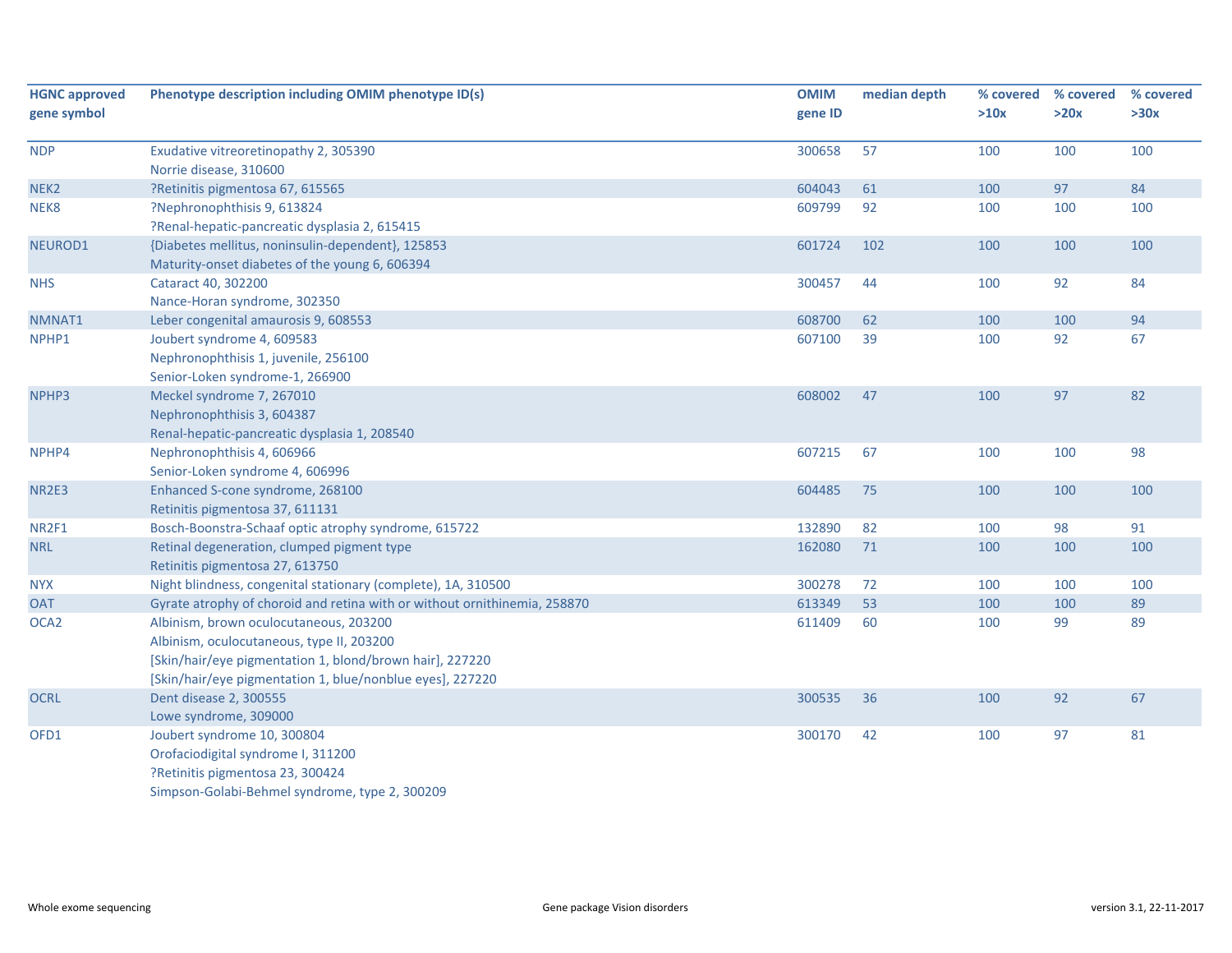| <b>HGNC approved</b>           | Phenotype description including OMIM phenotype ID(s)                                                                                                                                                                                                                                                                             | <b>OMIM</b> | median depth |      | % covered % covered | % covered |
|--------------------------------|----------------------------------------------------------------------------------------------------------------------------------------------------------------------------------------------------------------------------------------------------------------------------------------------------------------------------------|-------------|--------------|------|---------------------|-----------|
| gene symbol                    |                                                                                                                                                                                                                                                                                                                                  | gene ID     |              | >10x | >20x                | >30x      |
| OPA1                           | Behr syndrome, 210000<br>{Glaucoma, normal tension, susceptibility to}, 606657<br>?Mitochondrial DNA depletion syndrome 14 (encephalocardiomyopathic type), 616896<br>Optic atrophy 1, 165500<br>Optic atrophy plus syndrome, 125250                                                                                             | 605290      | 46           | 100  | 96                  | 77        |
| OPA3                           | 3-methylglutaconic aciduria, type III, 258501<br>Optic atrophy 3 with cataract, 165300                                                                                                                                                                                                                                           | 606580      | 66           | 100  | 100                 | 100       |
| OPN1LW                         | Blue cone monochromacy, 303700<br>Colorblindness, protan, 303900                                                                                                                                                                                                                                                                 | 300822      | 93           | 100  | 100                 | 100       |
| OPN1MW                         | Blue cone monochromacy, 303700<br>Colorblindness, deutan, 303800                                                                                                                                                                                                                                                                 | 300821      | 103          | 100  | 100                 | 99        |
| OPN1SW                         | Colorblindness, tritan, 190900                                                                                                                                                                                                                                                                                                   | 613522      | 57           | 100  | 100                 | 100       |
| <b>OPTN</b>                    | Amyotrophic lateral sclerosis 12, 613435<br>Glaucoma 1, open angle, E, 137760<br>{Glaucoma, normal tension, susceptibility to}, 606657                                                                                                                                                                                           | 602432      | 56           | 100  | 98                  | 87        |
| OR <sub>2</sub> W <sub>3</sub> | No OMIM phenotype                                                                                                                                                                                                                                                                                                                | 616729      | 98           | 100  | 100                 | 100       |
| OTX <sub>2</sub>               | Microphthalmia, syndromic 5, 610125<br>Pituitary hormone deficiency, combined, 6, 613986<br>Retinal dystrophy, early-onset, with or without pituitary dysfunction, 610125                                                                                                                                                        | 600037      | 80           | 100  | 100                 | 100       |
| P3H <sub>2</sub>               | Myopia, high, with cataract and vitreoretinal degeneration, 614292                                                                                                                                                                                                                                                               | 610341      | 47           | 100  | 97                  | 80        |
| PANK <sub>2</sub>              | HARP syndrome, 607236<br>Neurodegeneration with brain iron accumulation 1, 234200                                                                                                                                                                                                                                                | 606157      | 57           | 100  | 100                 | 92        |
| PAX <sub>2</sub>               | Glomerulosclerosis, focal segmental, 7, 616002<br>Papillorenal syndrome, 120330                                                                                                                                                                                                                                                  | 167409      | 78           | 100  | 100                 | 98        |
| PAX <sub>6</sub>               | Aniridia, 106210<br>Anterior segment dysgenesis 5, multiple subtypes, 604229<br>Cataract with late-onset corneal dystrophy, 106210<br>?Coloboma of optic nerve, 120430<br>?Coloboma, ocular, 120200<br>Foveal hypoplasia 1, 136520<br>Keratitis, 148190<br>?Morning glory disc anomaly, 120430<br>Optic nerve hypoplasia, 165550 | 607108      | 50           | 100  | 98                  | 84        |
| PCDH15                         | Deafness 23, 609533<br>Usher syndrome, type 1D/F digenic, 601067<br>Usher syndrome, type 1F, 602083                                                                                                                                                                                                                              | 605514      | 55           | 100  | 98                  | 87        |
| PCYT1A                         | Spondylometaphyseal dysplasia with cone-rod dystrophy, 608940                                                                                                                                                                                                                                                                    | 123695      | 57           | 100  | 90                  | 74        |
| PDE6A                          | Retinitis pigmentosa 43, 613810                                                                                                                                                                                                                                                                                                  | 180071      | 50           | 100  | 98                  | 84        |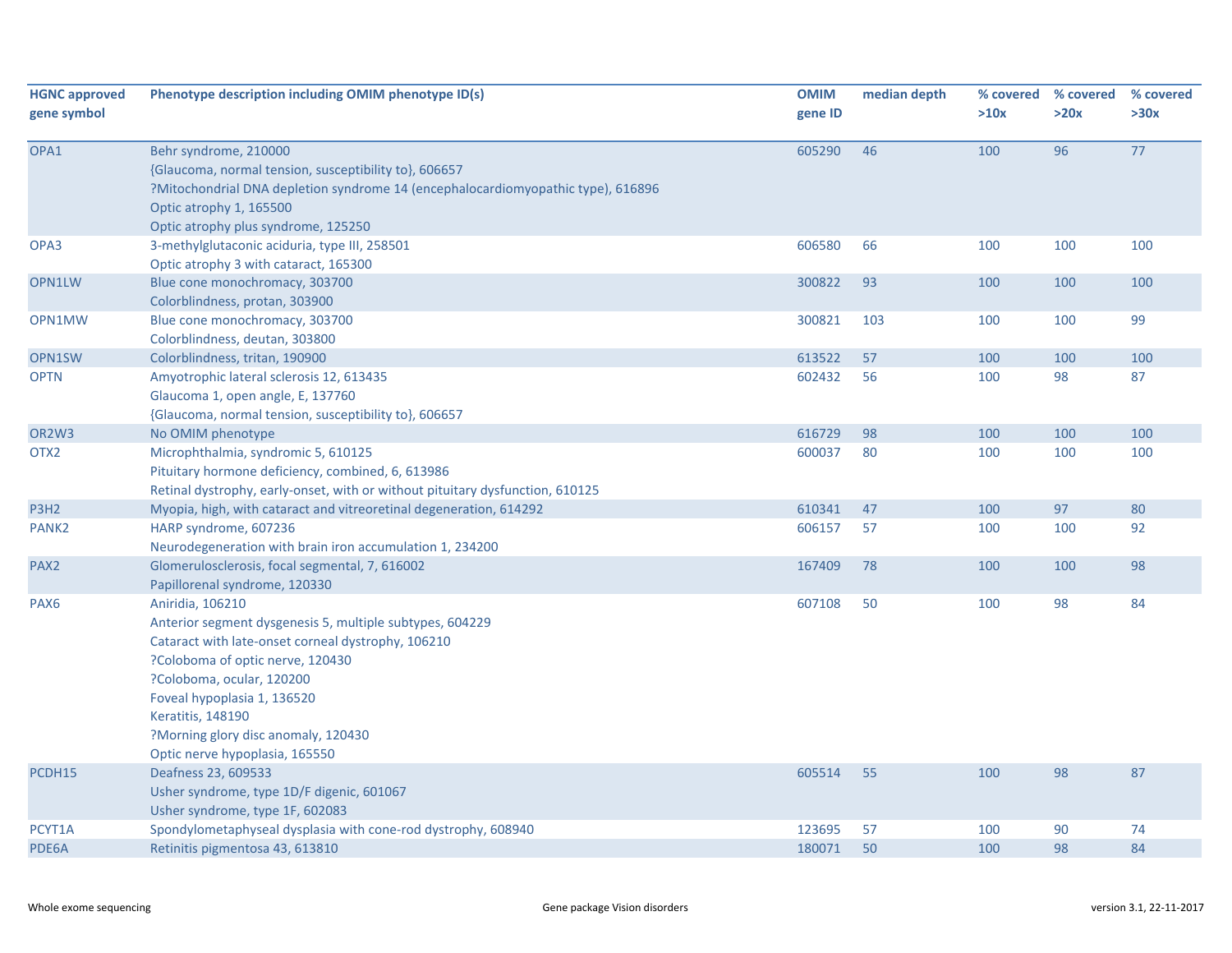| <b>HGNC approved</b> | Phenotype description including OMIM phenotype ID(s)              | <b>OMIM</b> | median depth | % covered | % covered | % covered |
|----------------------|-------------------------------------------------------------------|-------------|--------------|-----------|-----------|-----------|
| gene symbol          |                                                                   | gene ID     |              | >10x      | >20x      | >30x      |
| PDE6B                | Night blindness, congenital stationary 2, 163500                  | 180072      | 75           | 100       | 100       | 98        |
|                      | Retinitis pigmentosa-40, 613801                                   |             |              |           |           |           |
| PDE6C                | Cone dystrophy 4, 613093                                          | 600827      | 48           | 100       | 99        | 87        |
| PDE6G                | Retinitis pigmentosa 57, 613582                                   | 180073      | 91           | 100       | 100       | 100       |
| PDE6H                | Achromatopsia 6, 610024                                           | 601190      | 39           | 100       | 100       | 74        |
|                      | Retinal cone dystrophy 3, 610024                                  |             |              |           |           |           |
| PDZD7                | {Retinal disease in Usher syndrome type IIA, modifier of}, 276901 | 612971      | 67           | 100       | 100       | 97        |
|                      | Usher syndrome, type IIC, GPR98/PDZD7 digenic, 605472             |             |              |           |           |           |
| PEX1                 | Heimler syndrome 1, 234580                                        | 602136      | 49           | 100       | 98        | 84        |
|                      | Peroxisome biogenesis disorder 1A (Zellweger), 214100             |             |              |           |           |           |
|                      | Peroxisome biogenesis disorder 1B (NALD/IRD), 601539              |             |              |           |           |           |
| PEX <sub>2</sub>     | Peroxisome biogenesis disorder 5A (Zellweger), 614866             | 170993      | 52           | 100       | 100       | 99        |
|                      | Peroxisome biogenesis disorder 5B, 614867                         |             |              |           |           |           |
| PEX7                 | Peroxisome biogenesis disorder 9B, 614879                         | 601757      | 43           | 100       | 100       | 87        |
|                      | Rhizomelic chondrodysplasia punctata, type 1, 215100              |             |              |           |           |           |
| PGK1                 | Phosphoglycerate kinase 1 deficiency, 300653                      | 311800      | 48           | 100       | 100       | 91        |
| <b>PHYH</b>          | Refsum disease, 266500                                            | 602026      | 80           | 100       | 92        | 78        |
| PIGL                 | CHIME syndrome, 280000                                            | 605947      | 62           | 100       | 100       | 81        |
| PIK3R1               | ?Agammaglobulinemia 7, 615214                                     | 171833      | 59           | 100       | 99        | 89        |
|                      | Immunodeficiency 36, 616005                                       |             |              |           |           |           |
|                      | SHORT syndrome, 269880                                            |             |              |           |           |           |
| <b>PIKFYVE</b>       | Corneal fleck dystrophy, 121850                                   | 609414      | 49           | 100       | 98        | 87        |
| PITPNM3              | Cone-rod dystrophy 5, 600977                                      | 608921      | 66           | 99        | 99        | 97        |
| PITX2                | Anterior segment dysgenesis 4, 137600                             | 601542      | 98           | 100       | 100       | 100       |
|                      | Axenfeld-Rieger syndrome, type 1, 180500                          |             |              |           |           |           |
|                      | Ring dermoid of cornea, 180550                                    |             |              |           |           |           |
| PITX3                | Anterior segment dysgenesis 1, multiple subtypes, 107250          | 602669      | 97           | 100       | 100       | 100       |
|                      | Cataract 11, multiple types, 610623                               |             |              |           |           |           |
|                      | Cataract 11, syndromic, 610623                                    |             |              |           |           |           |
| PLA2G5               | [Fleck retina, familial benign], 228980                           | 601192      | 56           | 100       | 100       | 94        |
| PLK4                 | Microcephaly and chorioretinopathy, 2, 616171                     | 605031      | 49           | 100       | 96        | 81        |
| PNPLA6               | Boucher-Neuhauser syndrome, 215470                                | 603197      | 78           | 100       | 100       | 98        |
|                      | ?Laurence-Moon syndrome, 245800                                   |             |              |           |           |           |
|                      | Oliver-McFarlane syndrome, 275400                                 |             |              |           |           |           |
|                      | Spastic paraplegia 39, 612020                                     |             |              |           |           |           |
| POC1B                | Cone-rod dystrophy 20, 615973                                     | 614784      | 46           | 100       | 93        | 66        |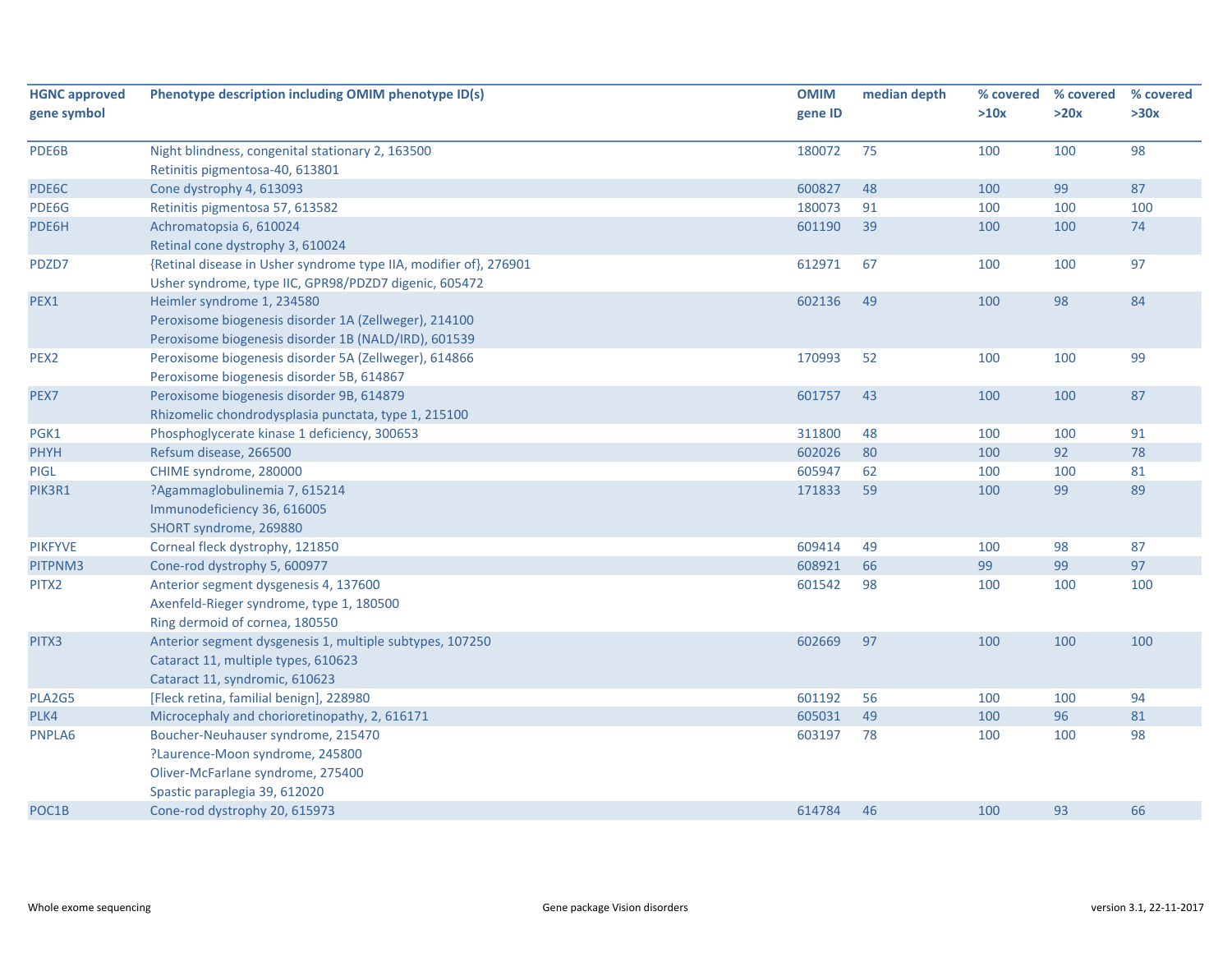| <b>HGNC approved</b> | Phenotype description including OMIM phenotype ID(s)                                                                                                                                                                                                                                                             | <b>OMIM</b> | median depth |      | % covered % covered | % covered |
|----------------------|------------------------------------------------------------------------------------------------------------------------------------------------------------------------------------------------------------------------------------------------------------------------------------------------------------------|-------------|--------------|------|---------------------|-----------|
| gene symbol          |                                                                                                                                                                                                                                                                                                                  | gene ID     |              | >10x | >20x                | >30x      |
| POMGNT1              | Muscular dystrophy-dystroglycanopathy (congenital with brain and eye anomalies), type A, 3, 253280<br>Muscular dystrophy-dystroglycanopathy (congenital with mental retardation), type B, 3, 613151<br>Muscular dystrophy-dystroglycanopathy (limb-girdle), type C, 3, 613157<br>Retinitis pigmentosa 76, 617123 | 606822      | 63           | 100  | 100                 | 95        |
| PPT1                 | Ceroid lipofuscinosis, neuronal, 1, 256730                                                                                                                                                                                                                                                                       | 600722      | 51           | 100  | 100                 | 87        |
| <b>PRCD</b>          | Retinitis pigmentosa 36, 610599                                                                                                                                                                                                                                                                                  | 610598      | 50           | 100  | 100                 | 98        |
| PRDM13               | No OMIM phenotype                                                                                                                                                                                                                                                                                                | 616741      | 84           | 100  | 100                 | 95        |
| PRDM5                | Brittle cornea syndrome 2, 614170                                                                                                                                                                                                                                                                                | 614161      | 54           | 100  | 99                  | 87        |
| PROM1                | Cone-rod dystrophy 12, 612657                                                                                                                                                                                                                                                                                    | 604365      | 57           | 100  | 96                  | 74        |
|                      | Macular dystrophy, retinal, 2, 608051                                                                                                                                                                                                                                                                            |             |              |      |                     |           |
|                      | Retinitis pigmentosa 41, 612095                                                                                                                                                                                                                                                                                  |             |              |      |                     |           |
|                      | Stargardt disease 4, 603786                                                                                                                                                                                                                                                                                      |             |              |      |                     |           |
| PRPF3                | Retinitis pigmentosa 18, 601414                                                                                                                                                                                                                                                                                  | 607301      | 58           | 100  | 97                  | 90        |
| PRPF31               | Retinitis pigmentosa 11, 600138                                                                                                                                                                                                                                                                                  | 606419      | 66           | 100  | 100                 | 94        |
| PRPF4                | Retinitis pigmentosa 70, 615922                                                                                                                                                                                                                                                                                  | 607795      | 59           | 100  | 96                  | 79        |
| PRPF6                | Retinitis pigmentosa 60, 613983                                                                                                                                                                                                                                                                                  | 613979      | 76           | 100  | 100                 | 95        |
| PRPF8                | Retinitis pigmentosa 13, 600059                                                                                                                                                                                                                                                                                  | 607300      | 71           | 100  | 99                  | 94        |
| PRPH <sub>2</sub>    | Choriodal dystrophy, central areolar 2, 613105                                                                                                                                                                                                                                                                   | 179605      | 94           | 100  | 100                 | 100       |
|                      | Leber congenital amaurosis 18, 608133                                                                                                                                                                                                                                                                            |             |              |      |                     |           |
|                      | Macular dystrophy, patterned, 1, 169150                                                                                                                                                                                                                                                                          |             |              |      |                     |           |
|                      | Macular dystrophy, vitelliform, 3, 608161                                                                                                                                                                                                                                                                        |             |              |      |                     |           |
|                      | Retinitis pigmentosa 7 and digenic, 608133                                                                                                                                                                                                                                                                       |             |              |      |                     |           |
|                      | Retinitis punctata albescens, 136880                                                                                                                                                                                                                                                                             |             |              |      |                     |           |
| PRSS56               | Microphthalmia, isolated 6, 613517                                                                                                                                                                                                                                                                               | 613858      | 58           | 100  | 100                 | 99        |
| <b>PXDN</b>          | Anterior segment dysgenesis 7, with sclerocornea, 269400                                                                                                                                                                                                                                                         | 605158      | 82           | 100  | 99                  | 94        |
| <b>RAB28</b>         | Cone-rod dystrophy 18, 615374                                                                                                                                                                                                                                                                                    | 612994      | 41           | 100  | 100                 | 82        |
| <b>RARB</b>          | Microphthalmia, syndromic 12, 615524                                                                                                                                                                                                                                                                             | 180220      | 54           | 100  | 100                 | 92        |
| <b>RAX</b>           | Microphthalmia, isolated 3, 611038                                                                                                                                                                                                                                                                               | 601881      | 72           | 100  | 100                 | 89        |
| RAX2                 | Cone-rod dystrophy 11, 610381                                                                                                                                                                                                                                                                                    | 610362      | 63           | 100  | 100                 | 100       |
|                      | ?Macular degeneration, age-related, 6, 613757                                                                                                                                                                                                                                                                    |             |              |      |                     |           |
| RBP3                 | ?Retinitis pigmentosa 66, 615233                                                                                                                                                                                                                                                                                 | 180290      | 98           | 100  | 100                 | 100       |
| RBP4                 | Microphthalmia, isolated, with coloboma 10, 616428                                                                                                                                                                                                                                                               | 180250      | 71           | 100  | 100                 | 100       |
|                      | Retinal dystrophy, iris coloboma, and comedogenic acne syndrome, 615147                                                                                                                                                                                                                                          |             |              |      |                     |           |
| RCBTB1               | Retinal dystrophy with or without extraocular anomalies, 617175                                                                                                                                                                                                                                                  | 607867      | 63           | 100  | 100                 | 90        |
| RD3                  | Leber congenital amaurosis 12, 610612                                                                                                                                                                                                                                                                            | 180040      | 82           | 100  | 100                 | 100       |
| <b>RDH11</b>         | ?Retinal dystrophy, juvenile cataracts, and short stature syndrome, 616108                                                                                                                                                                                                                                       | 607849      | 59           | 100  | 100                 | 89        |
| <b>RDH12</b>         | Leber congenital amaurosis 13, 612712                                                                                                                                                                                                                                                                            | 608830      | 76           | 100  | 100                 | 95        |
| RDH <sub>5</sub>     | Fundus albipunctatus, 136880                                                                                                                                                                                                                                                                                     | 601617      | 81           | 100  | 100                 | 100       |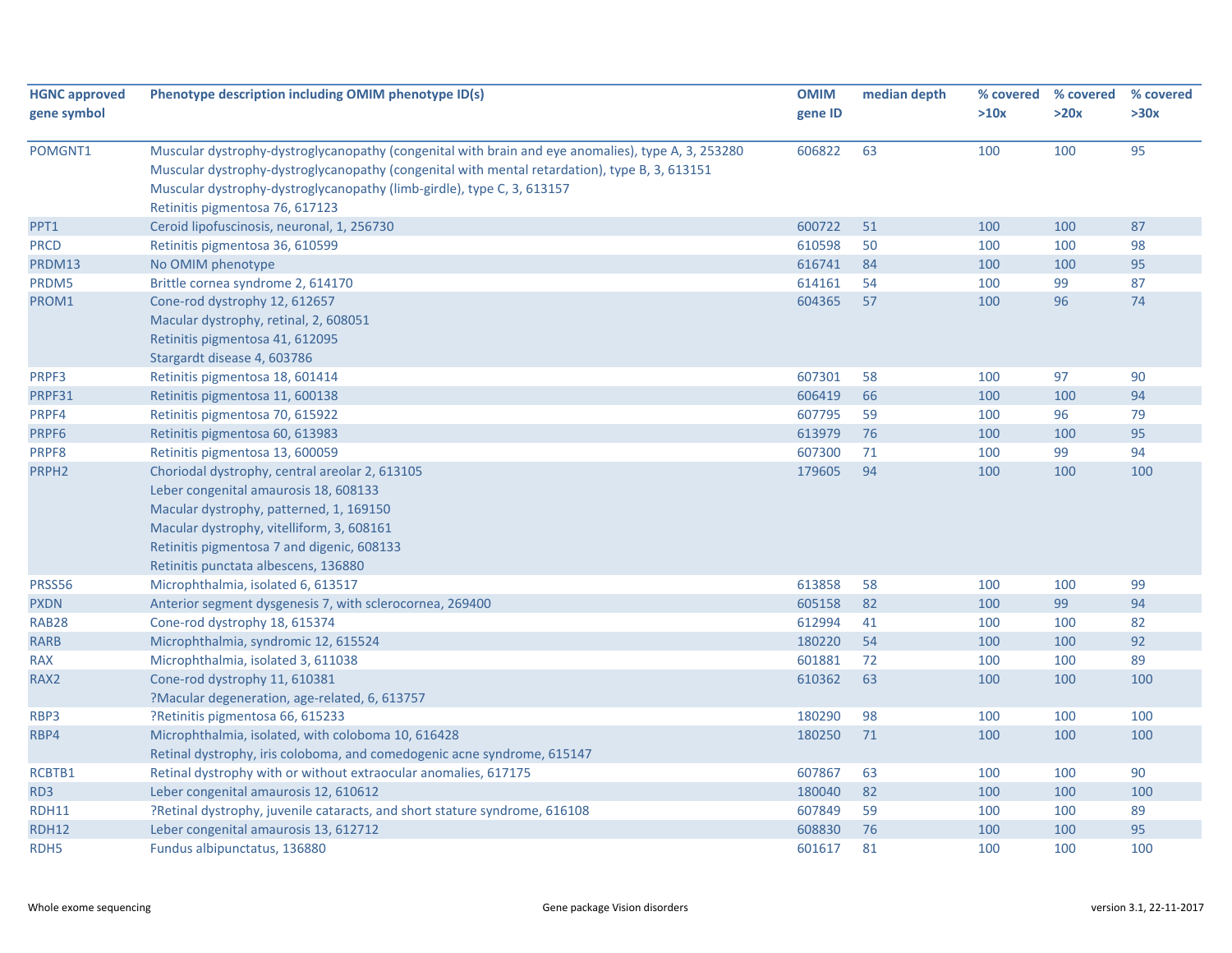| <b>HGNC approved</b> | Phenotype description including OMIM phenotype ID(s)                                   | <b>OMIM</b> | median depth | % covered | % covered | % covered |
|----------------------|----------------------------------------------------------------------------------------|-------------|--------------|-----------|-----------|-----------|
| gene symbol          |                                                                                        | gene ID     |              | >10x      | >20x      | >30x      |
| REEP6                | Retinitis pigmentosa 77, 617304                                                        | 609346      | 103          | 100       | 98        | 93        |
| <b>RGR</b>           | Retinitis pigmentosa 44, 613769                                                        | 600342      | 65           | 100       | 100       | 96        |
| RGS9                 | Bradyopsia, 608415                                                                     | 604067      | 65           | 100       | 98        | 85        |
| RGS9BP               | Bradyopsia, 608415                                                                     | 607814      | 92           | 100       | 100       | 100       |
| <b>RHO</b>           | Night blindness, congenital stationary 1, 610445                                       | 180380      | 78           | 100       | 100       | 100       |
|                      | Retinitis pigmentosa 4 or recessive, 613731                                            |             |              |           |           |           |
|                      | Retinitis punctata albescens, 136880                                                   |             |              |           |           |           |
| RIMS1                | Cone-rod dystrophy 7, 603649                                                           | 606629      | 63           | 100       | 99        | 91        |
| RLBP1                | Bothnia retinal dystrophy, 607475                                                      | 180090      | 72           | 100       | 100       | 92        |
|                      | Fundus albipunctatus, 136880                                                           |             |              |           |           |           |
|                      | Newfoundland rod-cone dystrophy, 607476                                                |             |              |           |           |           |
|                      | Retinitis punctata albescens, 136880                                                   |             |              |           |           |           |
| ROM1                 | Retinitis pigmentosa 7, digenic, 608133                                                | 180721      | 74           | 100       | 100       | 100       |
| RP1                  | Retinitis pigmentosa 1, 180100                                                         | 603937      | 60           | 100       | 100       | 96        |
| <b>RP1L1</b>         | Occult macular dystrophy, 613587                                                       | 608581      | 98           | 100       | 100       | 100       |
| RP <sub>2</sub>      | Retinitis pigmentosa 2, 312600                                                         | 300757      | 49           | 100       | 100       | 93        |
| RP9                  | ?Retinitis pigmentosa 9, 180104                                                        | 607331      | 36           | 78        | 78        | 60        |
| <b>RPE65</b>         | Leber congenital amaurosis 2, 204100                                                   | 180069      | 52           | 100       | 100       | 94        |
|                      | Retinitis pigmentosa 20, 613794                                                        |             |              |           |           |           |
| <b>RPGR</b>          | Cone-rod dystrophy, 1, 304020                                                          | 312610      | 37           | 82        | 70        | 59        |
|                      | Macular degeneration atrophic, 300834                                                  |             |              |           |           |           |
|                      | Retinitis pigmentosa 3, 300029                                                         |             |              |           |           |           |
|                      | Retinitis pigmentosa, and sinorespiratory infections, with or without deafness, 300455 |             |              |           |           |           |
| RPGRIP1              | Cone-rod dystrophy 13, 608194                                                          | 605446      | 59           | 100       | 98        | 86        |
|                      | Leber congenital amaurosis 6, 613826                                                   |             |              |           |           |           |
| RPGRIP1L             | COACH syndrome, 216360                                                                 | 610937      | 47           | 97        | 94        | 77        |
|                      | Joubert syndrome 7, 611560                                                             |             |              |           |           |           |
|                      | Meckel syndrome 5, 611561                                                              |             |              |           |           |           |
| RS1                  | Retinoschisis, 312700                                                                  | 300839      | 38           | 100       | 92        | 69        |
| RTN4IP1              | Optic atrophy 10 with or without ataxia, mental retardation, and seizures, 616732      | 610502      | 37           | 100       | 94        | 74        |
| <b>SAG</b>           | Oguchi disease-1, 258100                                                               | 181031      | 59           | 100       | 99        | 84        |
|                      | Retinitis pigmentosa 47, 613758                                                        |             |              |           |           |           |
| SALL <sub>2</sub>    | ?Coloboma, ocular, 216820                                                              | 602219      | 94           | 100       | 100       | 100       |
| SDCCAG8              | Bardet-Biedl syndrome 16, 615993                                                       | 613524      | 66           | 100       | 99        | 87        |
|                      | Senior-Loken syndrome 7, 613615                                                        |             |              |           |           |           |
| SEMA4A               | Cone-rod dystrophy 10, 610283                                                          | 607292      | 72           | 100       | 100       | 99        |
|                      | Retinitis pigmentosa 35, 610282                                                        |             |              |           |           |           |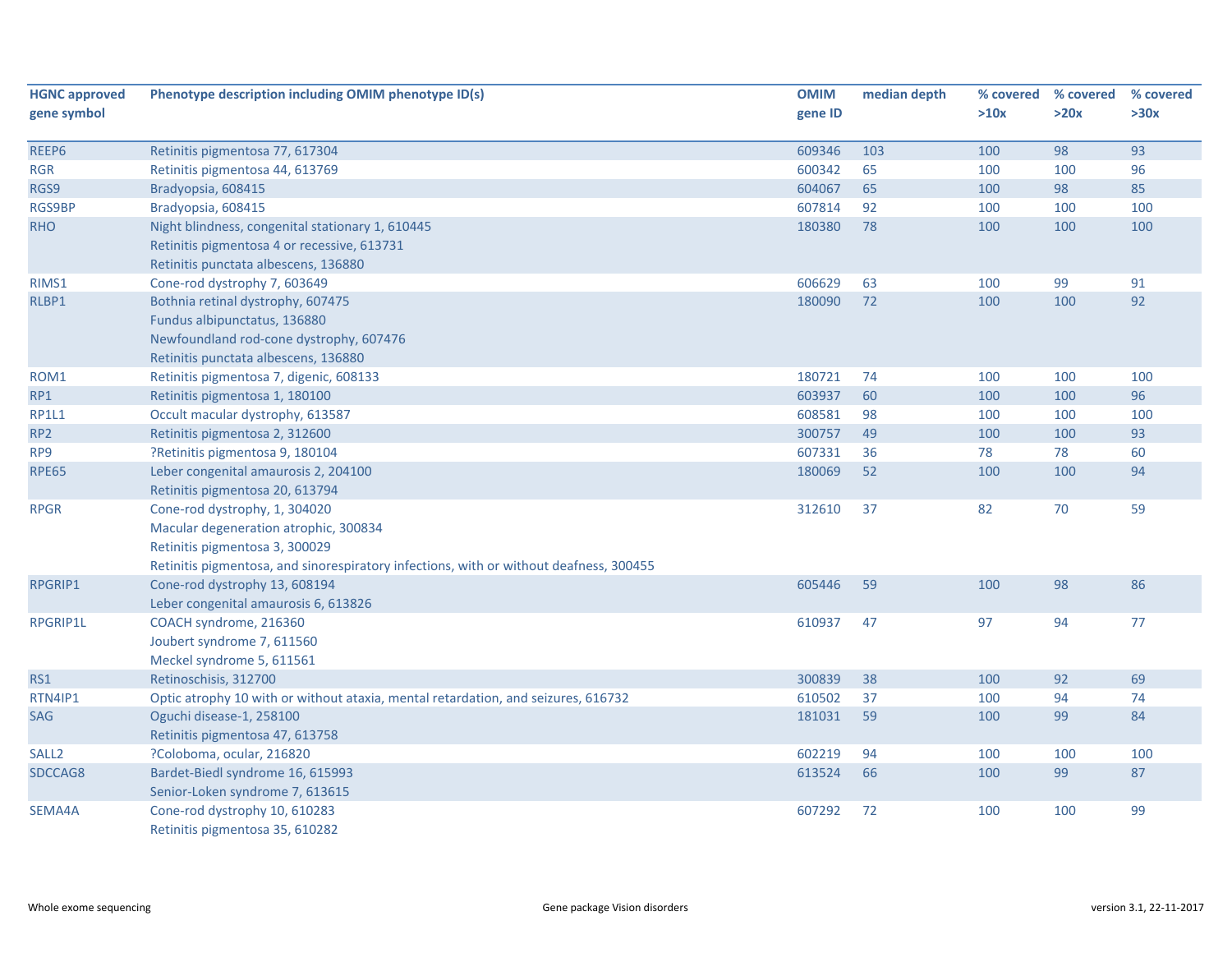| <b>HGNC approved</b><br>gene symbol | Phenotype description including OMIM phenotype ID(s)                                                                                                                                                                          | <b>OMIM</b><br>gene ID | median depth | >10x | % covered % covered<br>>20x | % covered<br>>30x |
|-------------------------------------|-------------------------------------------------------------------------------------------------------------------------------------------------------------------------------------------------------------------------------|------------------------|--------------|------|-----------------------------|-------------------|
| <b>SHH</b>                          | Holoprosencephaly 3, 142945<br>Microphthalmia with coloboma 5, 611638<br>Schizencephaly, 269160<br>Single median maxillary central incisor, 147250                                                                            | 600725                 | 68           | 100  | 98                          | 95                |
| SIPA1L3                             | ?Cataract 45, 616851                                                                                                                                                                                                          | 616655                 | 76           | 100  | 96                          | 90                |
| SIX <sub>3</sub>                    | Holoprosencephaly 2, 157170<br>Schizencephaly, 269160                                                                                                                                                                         | 603714                 | 99           | 100  | 100                         | 100               |
| SIX6                                | Optic disc anomalies with retinal and/or macular dystrophy, 212550                                                                                                                                                            | 606326                 | 131          | 100  | 100                         | 100               |
| <b>SLC16A12</b>                     | Cataract 47, juvenile, with microcornea, 612018                                                                                                                                                                               | 611910                 | 63           | 100  | 100                         | 96                |
| SLC24A1                             | Night blindness, congenital stationary (complete), 1D, 613830                                                                                                                                                                 | 603617                 | 68           | 100  | 100                         | 97                |
| <b>SLC24A5</b>                      | Albinism, oculocutaneous, type VI, 113750<br>[Skin/hair/eye pigmentation 4, fair/dark skin], 113750                                                                                                                           | 609802                 | 64           | 100  | 100                         | 98                |
| SLC33A1                             | Congenital cataracts, hearing loss, and neurodegeneration, 614482<br>Spastic paraplegia 42, 612539                                                                                                                            | 603690                 | 55           | 100  | 97                          | 78                |
| <b>SLC38A8</b>                      | Foveal hypoplasia 2, with or without optic nerve misrouting and/or anterior segment dysgenesis, 609218                                                                                                                        | 615585                 | 52           | 100  | 99                          | 89                |
| <b>SLC45A2</b>                      | Albinism, oculocutaneous, type IV, 606574<br>[Skin/hair/eye pigmentation 5, black/nonblack hair], 227240<br>[Skin/hair/eye pigmentation 5, dark/fair skin], 227240<br>[Skin/hair/eye pigmentation 5, dark/light eyes], 227240 | 606202                 | 60           | 100  | 100                         | 89                |
| <b>SLC4A11</b>                      | Corneal dystrophy, Fuchs endothelial, 4, 613268<br>Corneal endothelial dystrophy and perceptive deafness, 217400<br>Corneal endothelial dystrophy, 217700                                                                     | 610206                 | 86           | 100  | 100                         | 99                |
| <b>SLC52A2</b>                      | Brown-Vialetto-Van Laere syndrome 2, 614707                                                                                                                                                                                   | 607882                 | 114          | 100  | 100                         | 100               |
| <b>SLC7A14</b>                      | Retinitis pigmentosa 68, 615725                                                                                                                                                                                               | 615720                 | 76           | 100  | 100                         | 97                |
| SMOC1                               | Microphthalmia with limb anomalies, 206920                                                                                                                                                                                    | 608488                 | 68           | 100  | 98                          | 91                |
| <b>SNRNP200</b>                     | Retinitis pigmentosa 33, 610359                                                                                                                                                                                               | 601664                 | 72           | 100  | 99                          | 94                |
| SOX <sub>2</sub>                    | Microphthalmia, syndromic 3, 206900<br>Optic nerve hypoplasia and abnormalities of the central nervous system, 206900                                                                                                         | 184429                 | 100          | 100  | 100                         | 100               |
| SPATA7                              | Leber congenital amaurosis 3, 604232<br>Retinitis pigmentosa, juvenile, 604232                                                                                                                                                | 609868                 | 51           | 100  | 98                          | 89                |
| SPP <sub>2</sub>                    | No OMIM phenotype                                                                                                                                                                                                             | 602637                 | 50           | 100  | 100                         | 98                |
| SRD5A3                              | Congenital disorder of glycosylation, type Iq, 612379<br>Kahrizi syndrome, 612713                                                                                                                                             | 611715                 | 63           | 100  | 99                          | 92                |
| STRA6                               | Microphthalmia, isolated, with coloboma 8, 601186<br>Microphthalmia, syndromic 9, 601186                                                                                                                                      | 610745                 | 69           | 100  | 100                         | 99                |
| TACSTD2                             | Corneal dystrophy, gelatinous drop-like, 204870                                                                                                                                                                               | 137290                 | 162          | 100  | 100                         | 100               |
| TCOF1                               | Treacher Collins syndrome 1, 154500                                                                                                                                                                                           | 606847                 | 78           | 100  | 100                         | 98                |
| TCTN1                               | Joubert syndrome 13, 614173                                                                                                                                                                                                   | 609863                 | 61           | 100  | 99                          | 88                |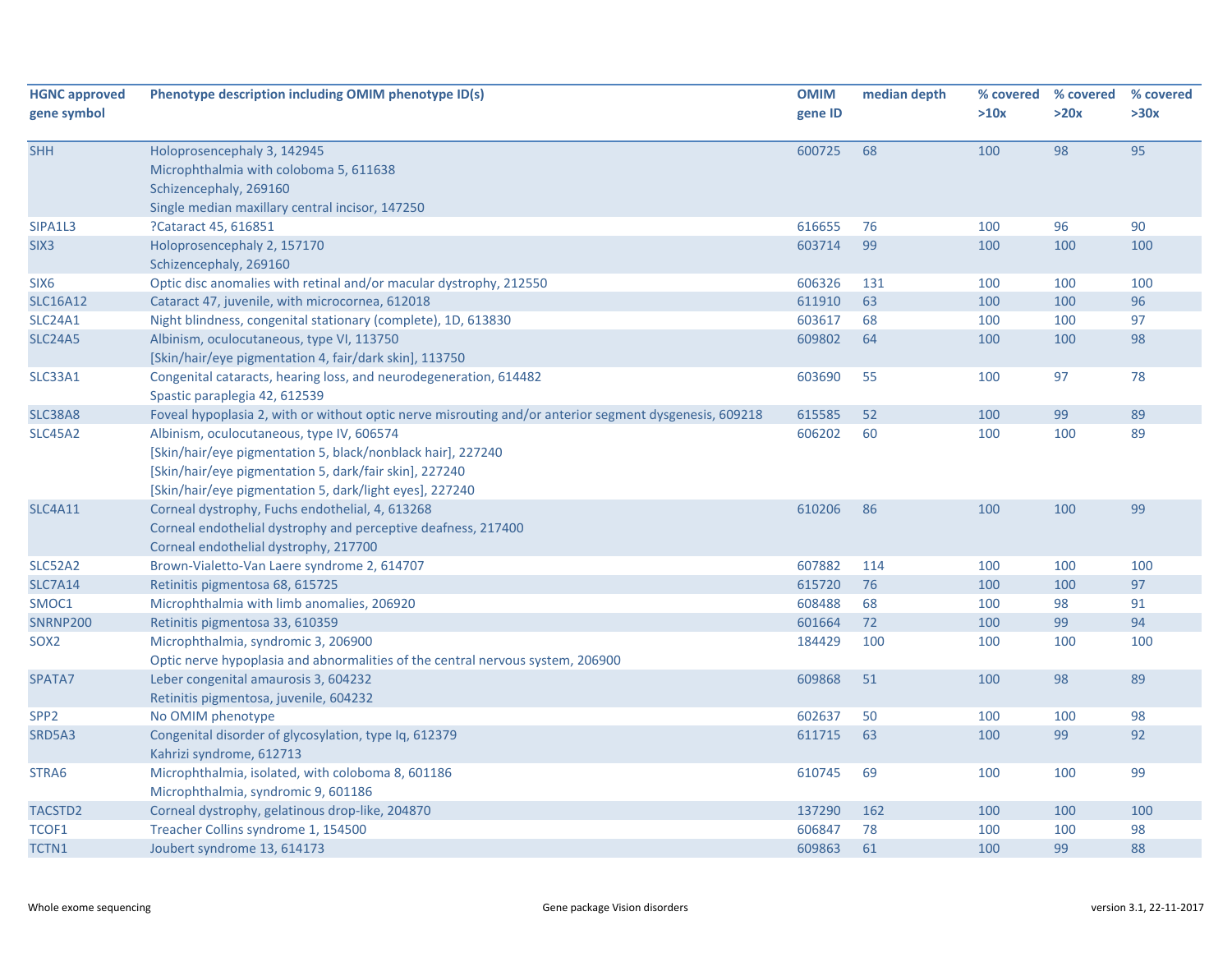| <b>HGNC approved</b> | Phenotype description including OMIM phenotype ID(s)                                                | <b>OMIM</b> | median depth | % covered | % covered | % covered |
|----------------------|-----------------------------------------------------------------------------------------------------|-------------|--------------|-----------|-----------|-----------|
| gene symbol          |                                                                                                     | gene ID     |              | >10x      | >20x      | >30x      |
| TCTN3                | Joubert syndrome 18, 614815                                                                         | 613847      | 50           | 100       | 99        | 90        |
|                      | Orofaciodigital syndrome IV, 258860                                                                 |             |              |           |           |           |
| TDRD7                | Cataract 36, 613887                                                                                 | 611258      | 50           | 100       | 99        | 89        |
| TEAD1                | Sveinsson chorioretinal atrophy, 108985                                                             | 189967      | 57           | 100       | 100       | 90        |
| TENM3                | Microphthalmia, isolated, with coloboma 9, 615145                                                   | 610083      | 60           | 100       | 99        | 96        |
| TFAP2A               | Branchiooculofacial syndrome, 113620                                                                | 107580      | 80           | 100       | 100       | 100       |
| <b>TGFBI</b>         | Corneal dystrophy, Avellino type, 607541                                                            | 601692      | 52           | 100       | 98        | 85        |
|                      | Corneal dystrophy, Groenouw type I, 121900                                                          |             |              |           |           |           |
|                      | Corneal dystrophy, Reis-Bucklers type, 608470                                                       |             |              |           |           |           |
|                      | Corneal dystrophy, Thiel-Behnke type, 602082                                                        |             |              |           |           |           |
|                      | Corneal dystrophy, epithelial basement membrane, 121820                                             |             |              |           |           |           |
|                      | Corneal dystrophy, lattice type I, 122200                                                           |             |              |           |           |           |
|                      | Corneal dystrophy, lattice type IIIA, 608471                                                        |             |              |           |           |           |
| TGIF1                | Holoprosencephaly 4, 142946                                                                         | 602630      | 94           | 100       | 100       | 100       |
| TIMM8A               | Mohr-Tranebjaerg syndrome, 304700                                                                   | 300356      | 102          | 100       | 100       | 100       |
| TIMP3                | Sorsby fundus dystrophy, 136900                                                                     | 188826      | 65           | 100       | 100       | 100       |
| TMEM126A             | Optic atrophy 7, 612989                                                                             | 612988      | 57           | 100       | 100       | 79        |
| <b>TMEM138</b>       | Joubert syndrome 16, 614465                                                                         | 614459      | 38           | 100       | 100       | 87        |
| <b>TMEM231</b>       | Joubert syndrome 20, 614970                                                                         | 614949      | 71           | 100       | 100       | 90        |
|                      | Meckel syndrome 11, 615397                                                                          |             |              |           |           |           |
| <b>TMEM237</b>       | Joubert syndrome 14, 614424                                                                         | 614423      | 38           | 100       | 90        | 69        |
| TMEM67               | {Bardet-Biedl syndrome 14, modifier of}, 615991                                                     | 609884      | 58           | 100       | 98        | 82        |
|                      | COACH syndrome, 216360                                                                              |             |              |           |           |           |
|                      | Joubert syndrome 6, 610688                                                                          |             |              |           |           |           |
|                      | Meckel syndrome 3, 607361                                                                           |             |              |           |           |           |
|                      | Nephronophthisis 11, 613550                                                                         |             |              |           |           |           |
| <b>TOPORS</b>        | Retinitis pigmentosa 31, 609923                                                                     | 609507      | 57           | 100       | 100       | 100       |
| TPP1                 | Ceroid lipofuscinosis, neuronal, 2, 204500                                                          | 607998      | 70           | 100       | 100       | 99        |
|                      | Spinocerebellar ataxia 7, 609270                                                                    |             |              |           |           |           |
| TREX1                | Aicardi-Goutieres syndrome 1, dominant and recessive, 225750                                        | 606609      | 116          | 100       | 100       | 100       |
|                      | Chilblain lupus, 610448                                                                             |             |              |           |           |           |
|                      | {Systemic lupus erythematosus, susceptibility to}, 152700                                           |             |              |           |           |           |
|                      | Vasculopathy, retinal, with cerebral leukodystrophy, 192315                                         |             |              |           |           |           |
| TRIM32               | ?Bardet-Biedl syndrome 11, 615988                                                                   | 602290      | 86           | 100       | 100       | 100       |
|                      | Muscular dystrophy, limb-girdle, type 2H, 254110                                                    |             |              |           |           |           |
| TRNT1                | Retinitis pigmentosa and erythrocytic microcytosis, 616959                                          | 612907      | 55           | 100       | 97        | 83        |
|                      | Sideroblastic anemia with B-cell immunodeficiency, periodic fevers, and developmental delay, 616084 |             |              |           |           |           |
| TRPM1                | Night blindness, congenital stationary (complete), 1C, 613216                                       | 603576      | 60           | 100       | 100       | 95        |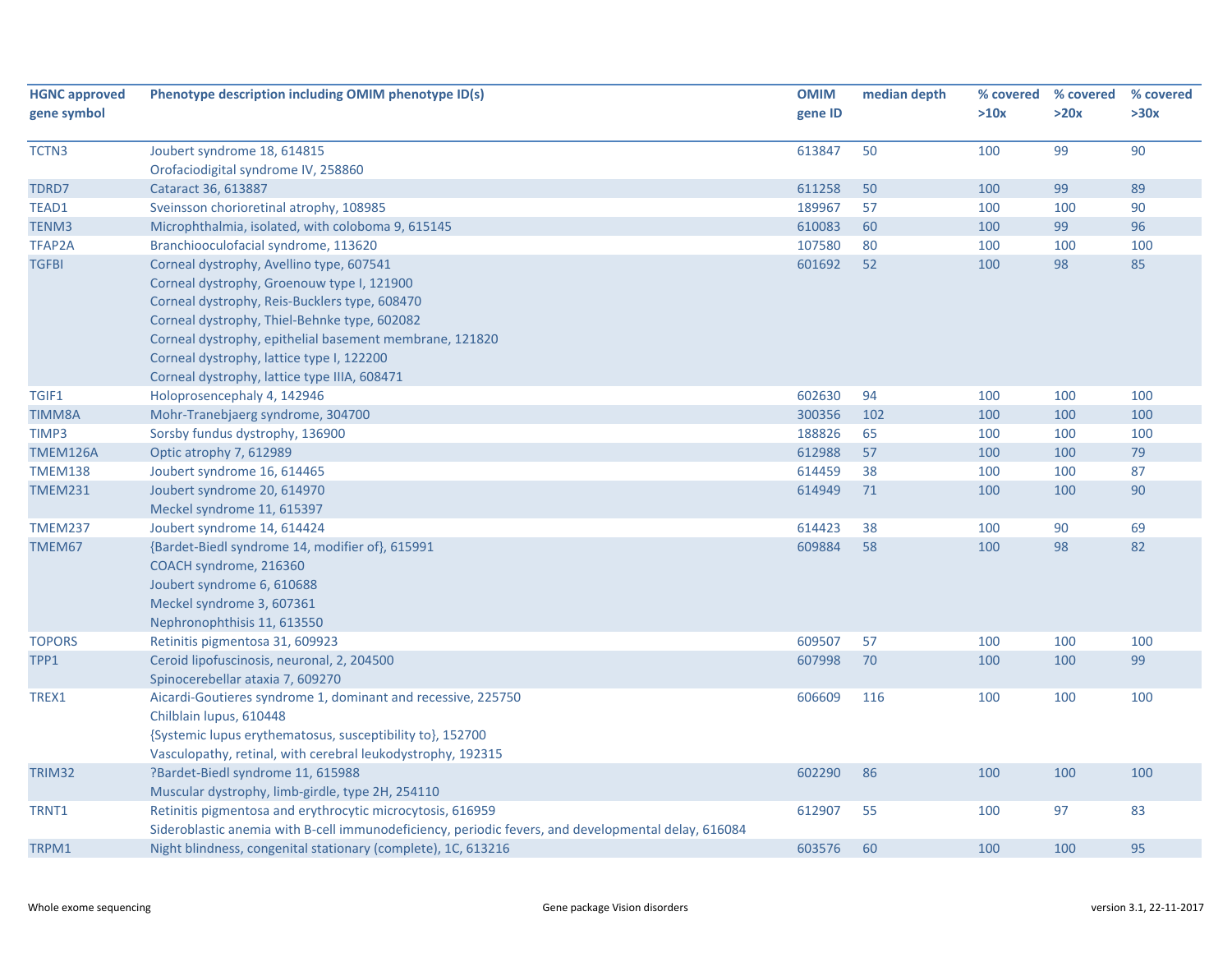| gene symbol<br>>10x<br>>20x<br>>30x<br>gene ID<br>79<br>48<br>98<br>Exudative vitreoretinopathy 5, 613310<br>613138<br>100<br>85<br>608132<br>46<br>99<br>Bardet-Biedl syndrome 8, 615985<br>100<br>?Retinitis pigmentosa 51, 613464<br>Cone-rod dystrophy 19, 615860<br>612268<br>53<br>99<br>87<br>100<br>?Retinal dystrophy and obesity, 616188<br>601197<br>100<br>79<br>100<br>100<br>Microcephaly and chorioretinopathy, 3, 616335<br>609610<br>51<br>100<br>96<br>80<br>602280<br>69<br>100<br>98<br>Leber congenital amaurosis 15, 613843<br>100 |  |
|----------------------------------------------------------------------------------------------------------------------------------------------------------------------------------------------------------------------------------------------------------------------------------------------------------------------------------------------------------------------------------------------------------------------------------------------------------------------------------------------------------------------------------------------------------|--|
| TSPAN12<br>TTC8<br><b>TTLL5</b><br><b>TUB</b><br><b>TUBGCP4</b><br>TULP1                                                                                                                                                                                                                                                                                                                                                                                                                                                                                 |  |
|                                                                                                                                                                                                                                                                                                                                                                                                                                                                                                                                                          |  |
|                                                                                                                                                                                                                                                                                                                                                                                                                                                                                                                                                          |  |
|                                                                                                                                                                                                                                                                                                                                                                                                                                                                                                                                                          |  |
|                                                                                                                                                                                                                                                                                                                                                                                                                                                                                                                                                          |  |
|                                                                                                                                                                                                                                                                                                                                                                                                                                                                                                                                                          |  |
|                                                                                                                                                                                                                                                                                                                                                                                                                                                                                                                                                          |  |
|                                                                                                                                                                                                                                                                                                                                                                                                                                                                                                                                                          |  |
|                                                                                                                                                                                                                                                                                                                                                                                                                                                                                                                                                          |  |
| Retinitis pigmentosa 14, 600132                                                                                                                                                                                                                                                                                                                                                                                                                                                                                                                          |  |
| 99<br>93<br><b>TYR</b><br>Albinism, oculocutaneous, type IA, 203100<br>606933<br>67<br>100                                                                                                                                                                                                                                                                                                                                                                                                                                                               |  |
| Albinism, oculocutaneous, type IB, 606952                                                                                                                                                                                                                                                                                                                                                                                                                                                                                                                |  |
| {Melanoma, cutaneous malignant, susceptibility to, 8}, 601800                                                                                                                                                                                                                                                                                                                                                                                                                                                                                            |  |
| [Skin/hair/eye pigmentation 3, blue/green eyes], 601800                                                                                                                                                                                                                                                                                                                                                                                                                                                                                                  |  |
| [Skin/hair/eye pigmentation 3, light/dark/freckling skin], 601800                                                                                                                                                                                                                                                                                                                                                                                                                                                                                        |  |
| Waardenburg syndrome/albinism, digenic, 103470                                                                                                                                                                                                                                                                                                                                                                                                                                                                                                           |  |
| 93<br>TYRP1<br>Albinism, oculocutaneous, type III, 203290<br>115501<br>52<br>100<br>100                                                                                                                                                                                                                                                                                                                                                                                                                                                                  |  |
| [Skin/hair/eye pigmentation, variation in, 11 (Melanesian blond hair)], 612271                                                                                                                                                                                                                                                                                                                                                                                                                                                                           |  |
| UBIAD1<br>Corneal dystrophy, Schnyder type, 121800<br>611632<br>93<br>100<br>100<br>100                                                                                                                                                                                                                                                                                                                                                                                                                                                                  |  |
| ?Cone-rod dystrophy<br>604011<br>65<br>100<br>96<br><b>UNC119</b><br>100                                                                                                                                                                                                                                                                                                                                                                                                                                                                                 |  |
| ?Immunodeficiency 13, 615518                                                                                                                                                                                                                                                                                                                                                                                                                                                                                                                             |  |
| ?Cataract 43, 616279<br>100<br>99<br>UNC45B<br>611220<br>65<br>100                                                                                                                                                                                                                                                                                                                                                                                                                                                                                       |  |
| 605242<br>89<br>USH1C<br>Deafness 18A, 602092<br>57<br>100<br>98                                                                                                                                                                                                                                                                                                                                                                                                                                                                                         |  |
| Usher syndrome, type 1C, 276904                                                                                                                                                                                                                                                                                                                                                                                                                                                                                                                          |  |
| USH1G<br>607696<br>100<br>100<br>100<br>Usher syndrome, type 1G, 606943<br>111                                                                                                                                                                                                                                                                                                                                                                                                                                                                           |  |
| 608400<br>59<br>USH <sub>2</sub> A<br>Retinitis pigmentosa 39, 613809<br>100<br>99<br>92                                                                                                                                                                                                                                                                                                                                                                                                                                                                 |  |
| Usher syndrome, type 2A, 276901                                                                                                                                                                                                                                                                                                                                                                                                                                                                                                                          |  |
| 604294<br>92<br>86<br>VAX1<br>?Microphthalmia, syndromic 11, 614402<br>59<br>99                                                                                                                                                                                                                                                                                                                                                                                                                                                                          |  |
| 96<br><b>VCAN</b><br>Wagner syndrome 1, 143200<br>118661<br>53<br>100<br>100                                                                                                                                                                                                                                                                                                                                                                                                                                                                             |  |
| 193060<br>99<br>93<br><b>VIM</b><br>Cataract 30, pulverulent, 116300<br>64<br>100                                                                                                                                                                                                                                                                                                                                                                                                                                                                        |  |
| 605020<br>VSX1<br>?Craniofacial anomalies and anterior segment dysgenesis syndrome, 614195<br>59<br>100<br>100<br>97                                                                                                                                                                                                                                                                                                                                                                                                                                     |  |
| Keratoconus 1, 148300                                                                                                                                                                                                                                                                                                                                                                                                                                                                                                                                    |  |
| Microphthalmia with coloboma 3, 610092<br>142993<br>60<br>100<br>97<br>VSX <sub>2</sub><br>100                                                                                                                                                                                                                                                                                                                                                                                                                                                           |  |
| Microphthalmia, isolated 2, 610093                                                                                                                                                                                                                                                                                                                                                                                                                                                                                                                       |  |
| WASHC5<br>Ritscher-Schinzel syndrome 1, 220210<br>610657<br>45<br>97<br>78<br>100                                                                                                                                                                                                                                                                                                                                                                                                                                                                        |  |
| Spastic paraplegia 8, 603563                                                                                                                                                                                                                                                                                                                                                                                                                                                                                                                             |  |
| 84<br><b>WDPCP</b><br>?Bardet-Biedl syndrome 15, 615992<br>613580<br>53<br>100<br>98                                                                                                                                                                                                                                                                                                                                                                                                                                                                     |  |
| ?Congenital heart defects, hamartomas of tongue, and polysyndactyly, 217085                                                                                                                                                                                                                                                                                                                                                                                                                                                                              |  |